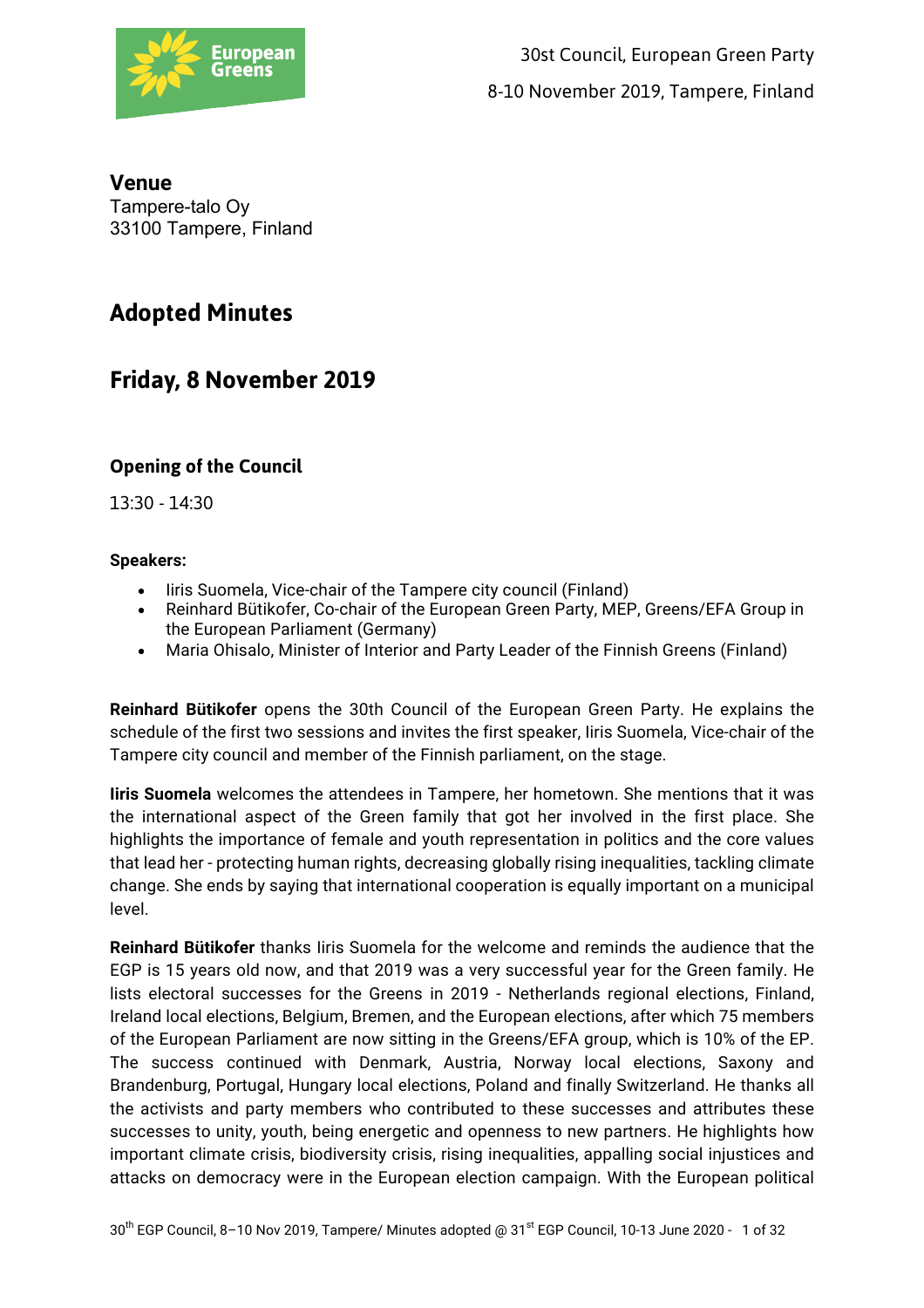

sphere probably more divided than ever, the importance for the Greens of staying connected to movements, of being able to engage in dialogues and finding alliances, of providing a Green orientation to politics has become more important than ever. He emphasizes the necessity to build an alternative political centre that overcomes divisions over European integration, immigration, climate policy and between urban centres and the rural areas. He ends by thanking the outgoing Committee members, former Committee members, staff members, Greens/EFA members, their staff and the national member parties.

In his video message, **Antti Rinne,** incumbent prime minister of Finland, thanks the EGP for inviting him to the Council and highlights the importance of agreeing on EU carbon neutrality targets for 2050 and the importance of keeping climate high on the political agenda. After describing Finland's climate goals and the plans to reach them, he wishes a successful Council and pleasant stay.

**Maria Ohisalo** welcomes everyone and mentions the challenge the world faces with climate change. She outlines why Europe should lead the world in the fight against climate change and reminds the fact that Europe managed to re-establish itself once 75 years ago. She underlines the values on which this new Europe was built upon and speaks about the importance of standing up against the mistreatment of refugees and the risks on the freedom of the press. She praises the Nordic welfare state model, explains the core elements of it, highlights the need of tackling social inequalities and sheds light on the European angle on this question. With the far-right capitalising on these inequalities, Greens need to provide real solutions to these questions, like the Green New Deal, its inspiration and core elements - economic, social and financial sustainability. She points to the importance of government regulation, incentives and job creation in financing the Green transformation in a fair way, but elaborates also on the challenge of Green participation in coalition governments, mentioning Finland as an example, and how the overarching policy of the coalition government keeps climate change in the forefront in all decisions.

Plenary Session

# **Europe in the world - Where do we stand in the global coordinated system?**

14:30 - 15:45

#### **Moderator:**

• Reinhard Bütikofer, Co-chair of the European Green Party, MEP, Greens/EFA Group in the European Parliament (Germany)

#### **Keynote speaker:**

• Johanna Sumuvuori, State Secretary to the Minister for Foreign Affairs (Finland)

**Speakers:**

- Ulrike Lunacek, former vice-president of the European Parliament and MEP of the Greens/EFA Group, former member of the Austrian Parliament (Austria)
- Angela Stanzel, senior policy fellow, Asia Program, Institut Montaigne (Germany)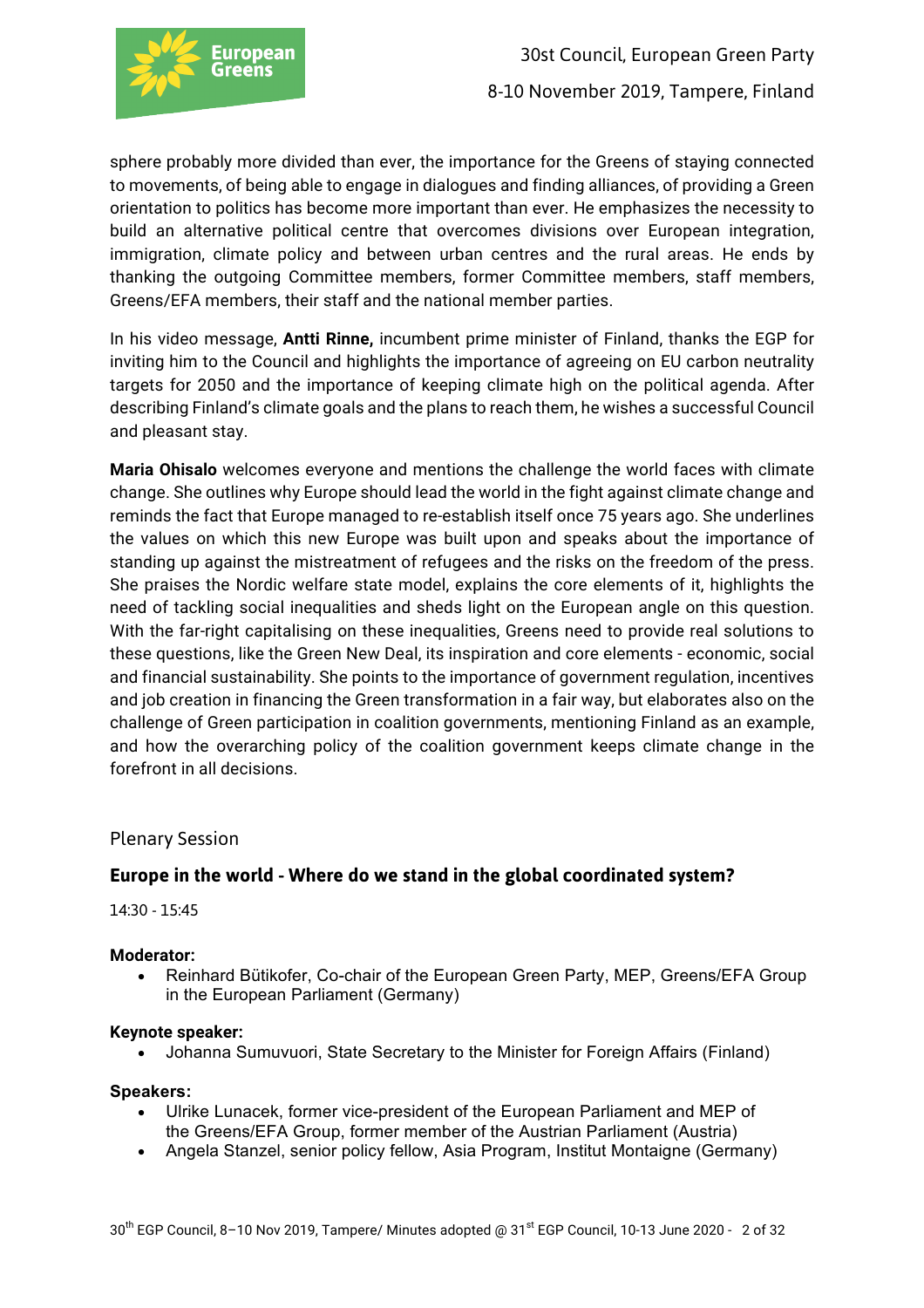

• Peter Eriksson, Minister for International Development Cooperation (Sweden)

**Reinhard Bütikofer** introduces the panel and invites speakers on stage.

**Johanna Sumuvuori** speaks about the state of multilateralism and the rule of law based international order in the age of big power politics, this multilateralism needing more support than ever. She notes that climate change, cybercrime, terrorism, conflict and humanitarian crises are global problems that can only be solved in a multilateral international environment.

She continues by saying that foreign policy should always be based on values and elaborates on the Finnish government's coalition agreement as an example, which includes that Finland pursues a human right-based foreign and security policy. She underlines the added benefit of a predictable international framework and the importance of the work on the necessary reforms of the United Nations. She warns of the risks of a multipolar world governed by the delicate balance of power and by strong-men politics and puts emphasis on the gender aspect of such a world view. She ends by explaining her views on the role the Europe Union should play in this new coordinate system.

**Peter Eriksson** talks about the relationship between Europe and Africa, commenting that the EU deals too much with internal problems and too little with international, external issues. Colonialism tainted the potential role that Europe could play in international affairs, but Africa has an increasing importance in international affairs, which means there is a need to develop an equal partner relation between Africa and Europe. He continues by mentioning the need for a sustainable agricultural practice both in Europe and Africa, and of the energy resource problems that Africa is facing. He underlines that digital development could be a cornerstone of fast economic development in Africa. Safe, legal migration routes have to be established in view of the conflict areas existing in Africa where climate change plays a role in the development of these conflicts. He concludes by underlining the importance of gender equality aspects in the development in Africa, as these aspects are being side-lined by the US, Saudi Arabia, Iran and the Vatican.

**Angela Stanzel** introduces her intervention about the trade war between the US and China, mentioning that Europe is facing the same problems with China as the US, but disagrees on the means with which the US President tries to enforce international trade standards. Trade war is not only about trade, but also about the hegemony of superpowers in a given geographical area, and an ideological fight between two opposing worldviews. China uses mass surveillance and internment of its citizens, while this system is designed to be exported. She highlights the lack of success traditional diplomacy was able to achieve regarding systemic changes in China. Regarding Europe's response to the trade dispute, she mentions the new proactive trade mechanisms the European Commission has put in place, and what obstacles Europe will need to overcome in the future regarding industrial policy, investments, cyber security and trade. Talking about security policy, she highlights that Europe needs to develop strategic response scenarios to potential conflict points with China. She underlines the US's decreasing influence and interest in multilateral frameworks, creating a vacuum for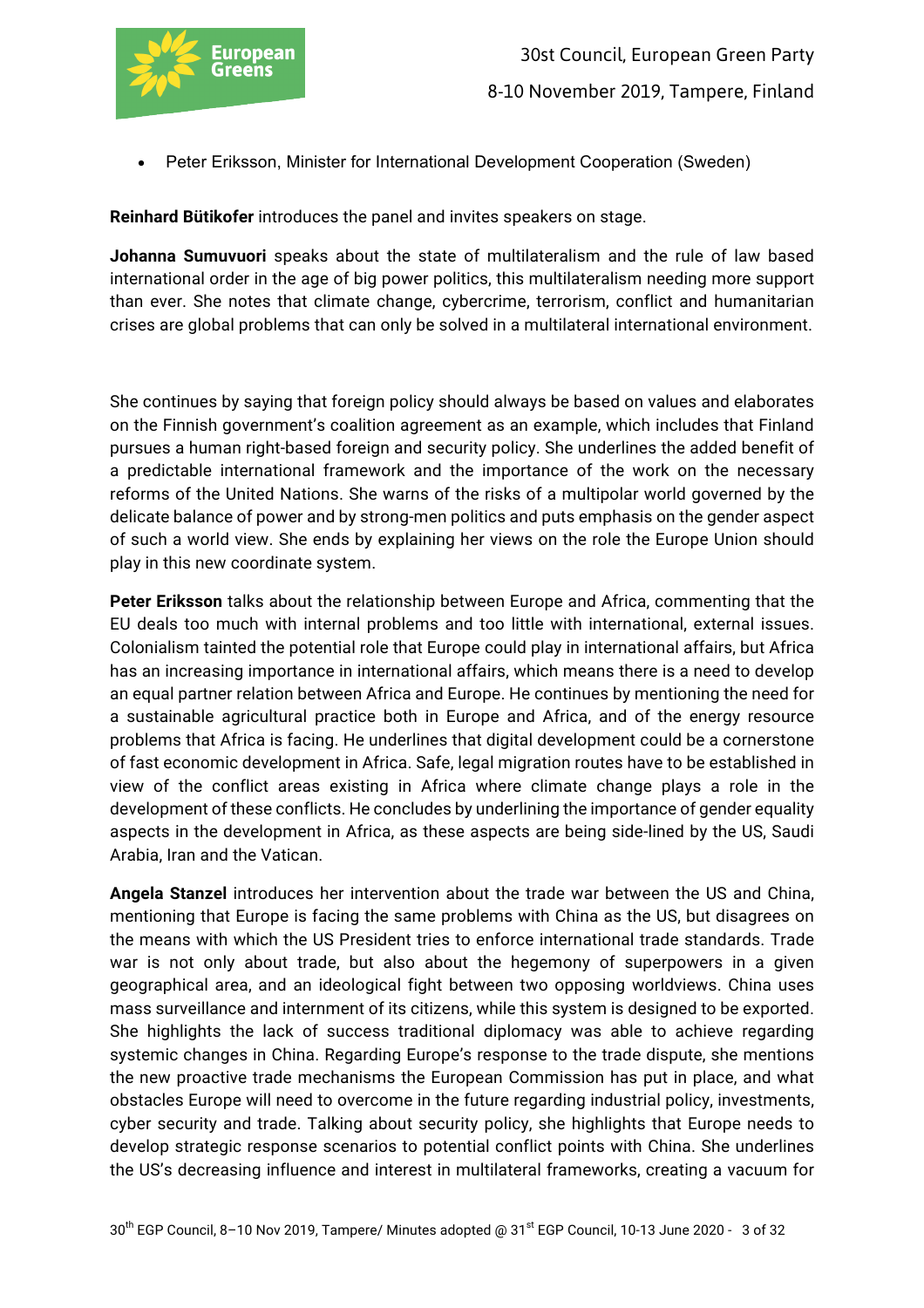

Europe to fill. She concludes by emphasising the need for the EU to become united to be a strong global actor in the world, and by pointing out the contradictions within the EU that make that possibility hard under the current circumstances.

**Ulrike Lunacek** talks about the relationship between the Western Balkans and the European Union. She recalls the work she has done in this area in the European Parliament and introduces a book she wrote on Kosovo, highlighting the difficulties for cooperation in that area, including recent conflicts, and the promise of prosperity European integration would bring in the political sphere in the Western Balkans. She expresses her disappointment on the European Council's (EU) decision not to open accession talks with North Macedonia and Albania and lists the steps these countries took in recent years to fulfil some of the EU's

accession criteria. This decision by the EC leaves the region open to other spheres of influence, such as that of Russia, Turkey or the states of the Persian Gulf. She criticises the lack of uniform foreign policy of the EU, talks about the French President's concerns with the current accession mechanism and presents a proposal of how it could actually work.

Interventions and questions from the floor address the lack of a united foreign policy of the EU, the strengthening of the Green unity in foreign policy proposals, the "sixteen plus one" cooperation's role in developing a common China policy, African countries' positive responses to Chinese loans and investments, concrete ways of cooperation between Africa and Europe could be fostered, with specific emphasis on the protection of LGBTQI+ rights, the Belt and Road Initiative, the future of the Eastern Partnership and humane ways to tackle the refugee crisis in Greece.

Reinhard Bütikofer thanks the panellists and the audience and closes the session.

Plenary Session

# **2019 EU Elections Campaign**

16:30 - 17:30

#### **Speakers:**

- Mar Garcia, EGP Secretary General (Spain)
- Sybren Kooistra, former EGP Campaign Manager (The Netherlands)
- Ska Keller, MEP, president of the Greens/EFA Group in the European Parliament (Germany)

As an introduction, a video highlighting the priorities of the 2019 EU elections campaign is presented.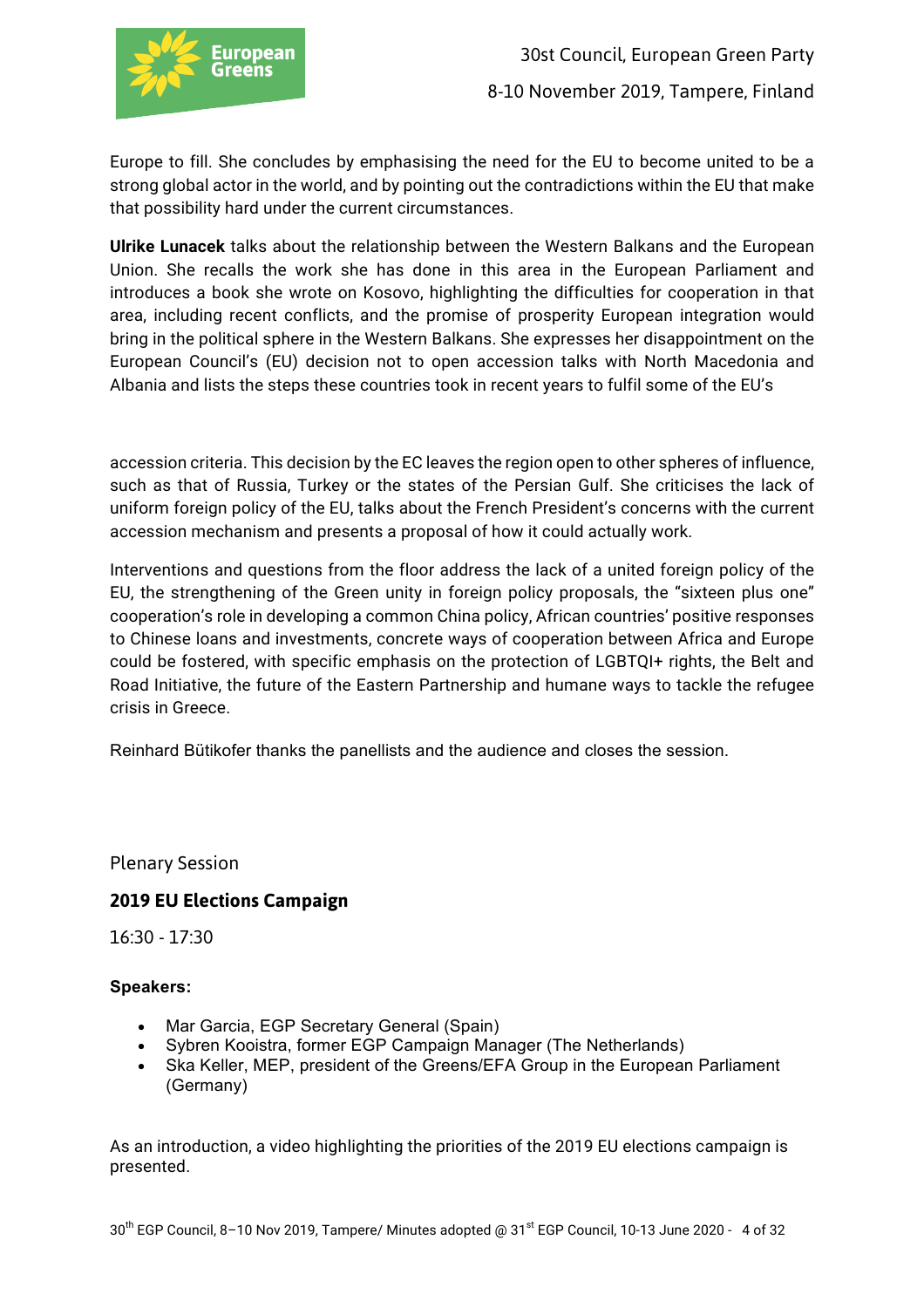

**Mar Garcia** starts by mentioning that the principal idea of this campaign was that while the far right and cynicism were on the rise in Europe, the Greens offer an alternative. She continues by emphasizing that the campaign was focused on the message of change and as such was a big success. She recapitulates the main elements of the campaign narrative: a path for a different Europe, how European issues have influence on the daily life of people; a tone that is optimistic and empathetic, but also conveys a sense of urgency for facing the fight against climate change. She highlights the professionalism of the campaign and the cooperation with the member parties. She finally describes the process of producing the campaign manifesto, the 12 priorities and the campaigning platform Tilt.

**Sybren Kooistra** shares a video that was produced for Europe Day 2019. He states that the main strategy was focused on Get-Out-to-Vote efforts, the turnout of young people being consistently low. Therefore, it was important to reach them via digital channels, thus building a campaigning movement. The notion of the "Green Wave" was important to get journalists to write about it. Sybren Kooistra highlights the role of leading candidates and how Twitter was used to engage the audience during the debates. He further gives an overview of how the Tilt

network activities supported the campaign, and he describes the media products that were produced – 25 videos and 4 online activities. He ends by presenting the video about the leading candidates.

**Nils Rübelmann** from FYEG highlights that young people were at the heart of these elections. He invites the audience to attend a session dedicated to FYEG taking place the next day.

Questions from the audience on corruption, logging, getting young people to vote and visualizing the work of MEPs to voters are answered

Plenary session

# **Presentation of the candidates for the Committee**

19:15 - 20:00

#### **Moderator:**

• Gwendoline Delbos-Corfield, MEP, EGP Committee member (France)

The candidates for the Committee present themselves in 3-minutes slots in the following order:

• Evelyne Huytebroeck – candidate for the position co-chair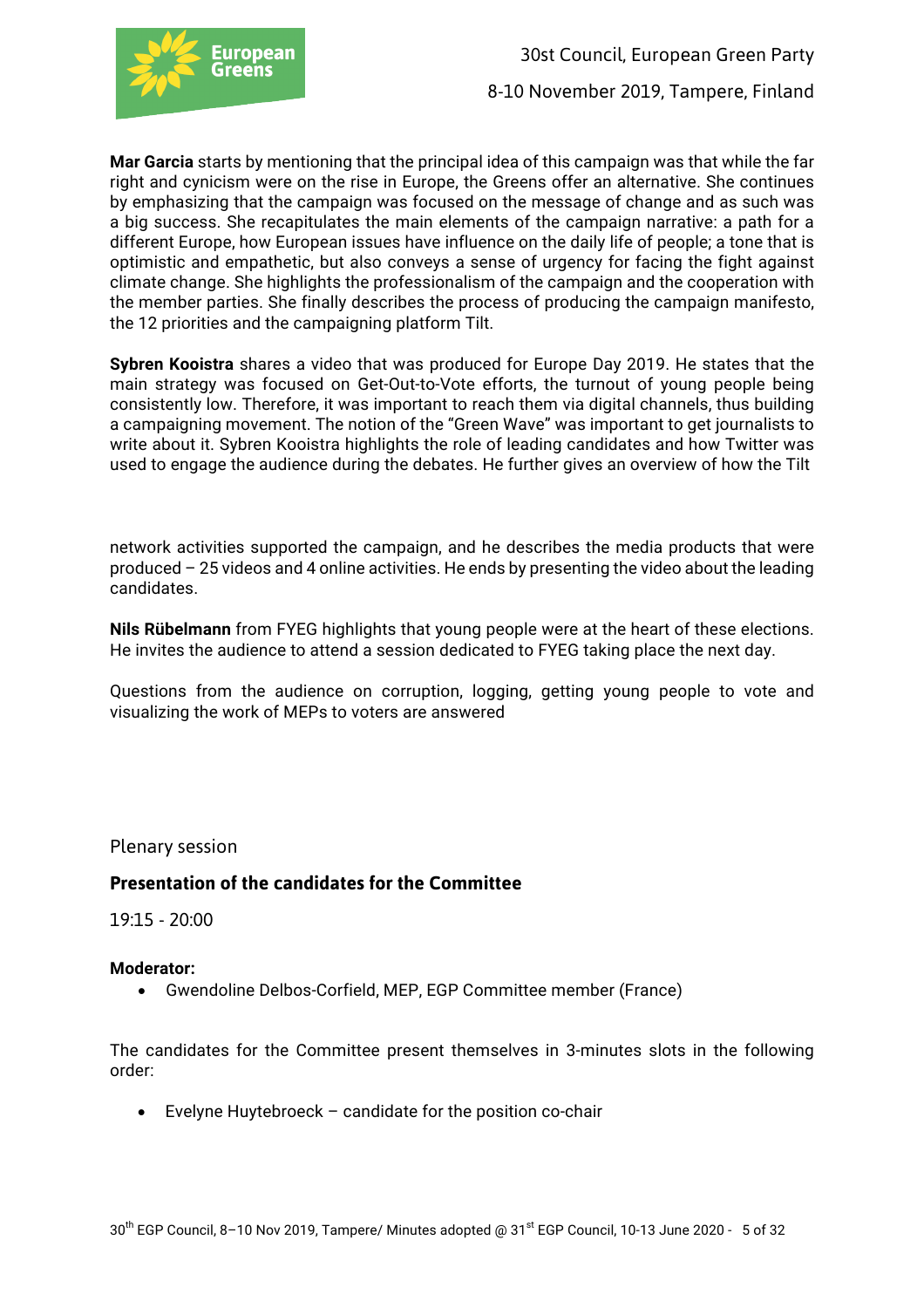

- Thomas Waitz candidate for the position co-chair
- Mar Garcia candidate for the position secretary general
- Ute Michel candidate for the position treasurer
- Michal Berg candidate for the position Committee member
- Jean Lambert candidate for the position Committee member
- Vitalie Marinuta candidate for the position Committee member
- Vula Tsetsi candidate for the position Committee member
- Oras Tynkkynen candidate for the position Committee member
- Bodil Valero candidate for the position Committee member
- Mélanie Vogel candidate for the position Committee member

Indrit Abdiaj couldn't reach the venue in time to be present at this session. He will present his candidacy in the session 'Presentation of the candidates for the other statutory bodies of the EGP' on Saturday morning.

# **Saturday, 9 November 2019**

Plenary session

# **Discussion on voting business**

8:30 - 9:30

#### **Moderator:**

• Gwendoline Delbos-Corfield, MEP, Committee member EGP (France)

**Gwendoline Delbos-Corfield** welcomes the participants and announces that the session agenda will follow the order of the voting list.

- **Candidacies for Committee and other EGP bodies** are presented in dedicated sessions.
- **Application for full membership of Verdi/Grüne/Vërc**, from the South Tyrolean region, in North of Italy. There are no questions from the floor.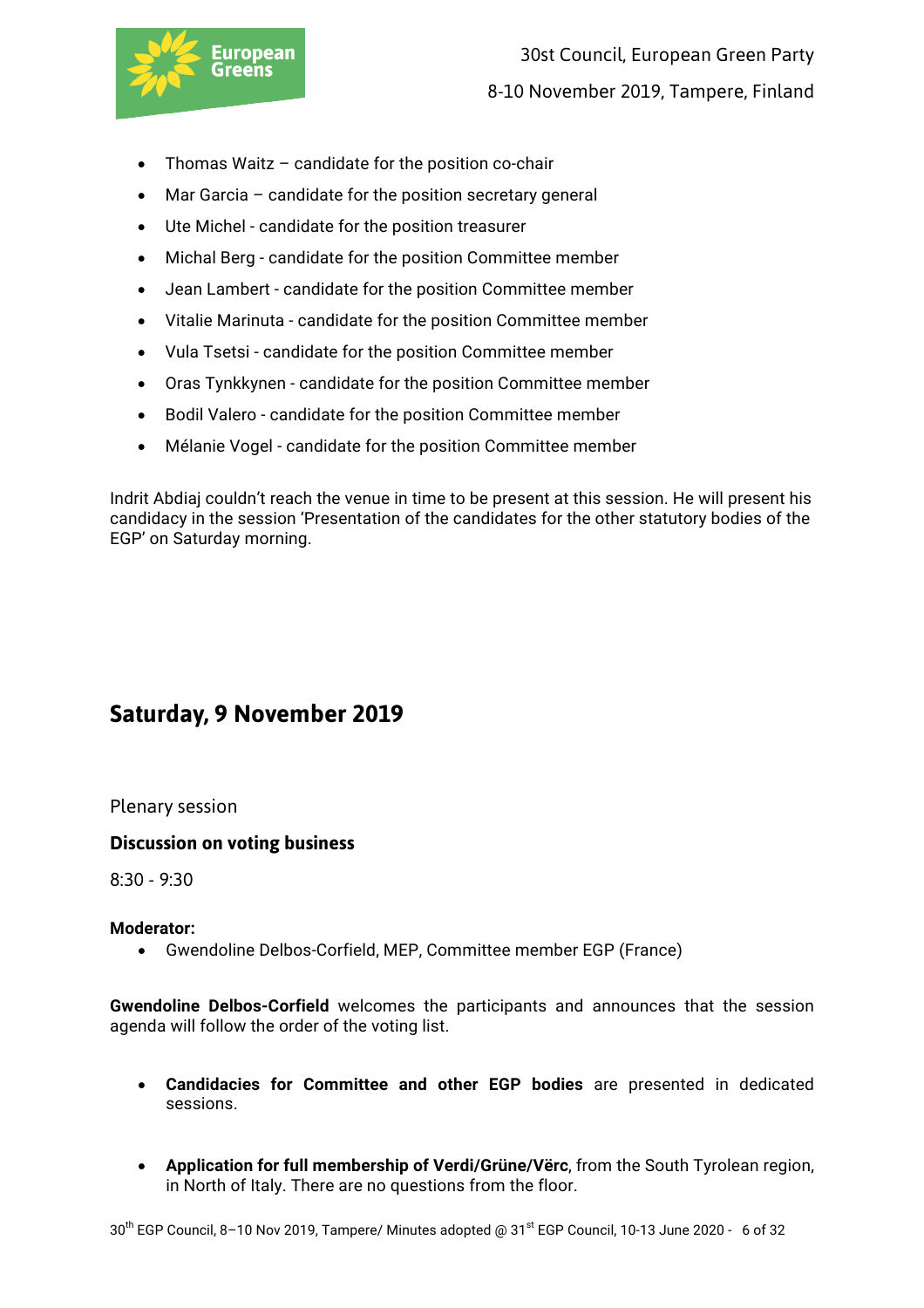

## • **Membership issues: Withdrawal of membership of Latvijas Zala Partija**

**Martins Toms Staks**, delegate LZP, takes the floor. He expresses to be glad to be among likeminded people. The LZP has provided some information to the delegates to explain their views. He considers there to be a huge misunderstanding, some facts in the report tabled by the EGP Committee not being correct, even false.

**Oras Tynkkynen**, emphasizes that the EGP Committee is very grateful that the Latvians Greens are present at this Council and appreciates the response that has been shared with the delegates. He recommends everybody to have a look at the file because it compiles a lot of the history and the information about the relationship EGP has had with LZP. He further states that when the EGP Committee is suggesting the withdrawal of a membership of a member party, it is not something done lightly. To the contrary, this is done extremely rarely and only after thorough discussions and investigations. In this case of LZP, the Committee is strongly and unanimously convinced that, at this point in time, the right move forward is to withdraw the membership, based on the fact that there is a multitude of differences in some of the key policy areas and values that the Green family shares, and the fact that there has been extremely limited will for interaction and participation on the side of the LZP. He adds that however, the EGP can of course cooperate with LZP should they want so. There is always the possibility for LZP to re-apply for membership if they indeed want a fresh start. Re-applying would provide the opportunity for LZP to show that they are committed to this cooperation and that they want to contribute to the European Green family.

**Marko Kaasik** from the Estonian Greens contributes supporting LZP. He considers the withdrawal of LZP would be a mistake because LZP has permanently honoured and put into practice the single basic Green value that distinguishes us from all other political families

which is uncompromised environmentalism. Forests and wildlife are much better preserved in Latvia and it's without any doubt a result of the Green Party being in parliament and sometimes in government during the past 28 years of independence. In his view, LZP is one of the strongest in Eastern Europe and withdrawing its membership would weaken the position of the Green family in Eastern Europe even more. For instance, the Estonian and Latvian Greens very recently signed a memorandum of cooperation focusing on urgent environmental issues in both countries. In case of a membership withdrawal, the Estonian Greens would strengthen their bilateral cooperation with LZP.

Christian Kmiotek, co-chair of déi gréng Luxembourg, asks Martins Toms what the LZP's position on same sex marriage and on LGBTQ+ communities were. Martins Toms Staks replies that the LZP stands for family rights, for the happy family with healthy children who are being fully provided for. He says LZP was not against same sex marriage and LGBT rights. Latvia being a small country in a distant area of Europe, the LZP is looking into how to increase the population and how to make Latvia a comfortable area to live in.

Mar Garcia replies that the proposal to withdrawal LZP's membership was the outcome of a very long relationship, non-existing from the side of LZP. The EGP Committee has done more than one fact-finding mission to Latvia in the past decade, but on each of these occasions, it did not manage to meet with the LZP leadership because there was no active will to do so. She holds that there might have been LZP representatives in one of the previous council meetings, but then as single participant, and not as an active delegate, as that person didn't come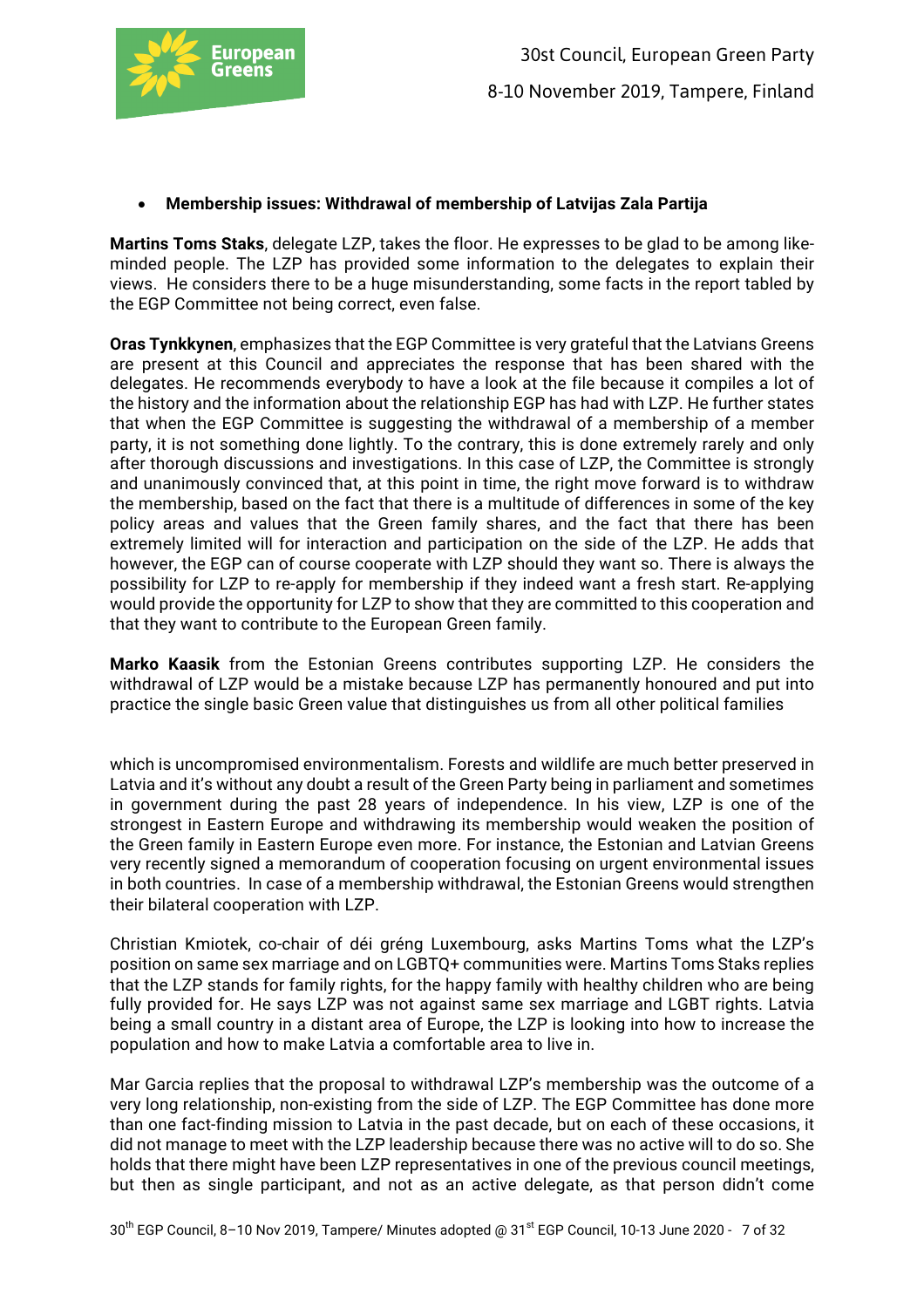

forward to pick up his votes. She finally thanks Martins Toms Staks and Diana Gintere for their efforts to come to Tampere but regrets nobody from the board has come.

# • **Membership issues: Withdrawal of membership Zelena Partija, Bulgaria**

Gwendoline Delbos-Corfield reports that Zelena Partija from Bulgaria has withdrawn their membership with EGP by letter. The information was shared with the delegates end of September 2019. Hence this proposal won't be voted on in the voting session but mentioned to notify the delegates and to be added in the minutes. She adds that the remaining EGP member in Bulgaria is the "Green movement", formerly Zelenite.

## • **Formal adoption of the Accounts 2018**

Mar informs about the Accounts 2018. They are presented for formal adoption at this Council, as there was no spring Council in May due to the European elections. She explains that the internal auditing process was prolonged several times because the EP is now scrutinising much more in depth how the public money that is allocated to the European political parties is spent. Both pertinent bodies, the Directorate General on Finances of the EP and the independent Authority of European Political parties and foundations (APPF), installed in 2017, had demanded further information after the audit beginning of April 2019 and this process has come to an end only a few days ago.

Gwendoline Delbos-Corfield clarifies that questions on the Accounts 2018 will be dealt with in the Treasurers parallel session today at 12h, as well as the questions about the proposal for changing the criteria for membership fees and reimbursement rules.

# • **Proposal to change the criteria for membership fees**

Mar Garcia explains the long and joint process, with several meetings held in Brussels, involving the Financial Advisory Board, the Working Group on the revision of the membership fees rules, with financial experts of the member parties, and a Treasurers' meeting. The new criteria for membership fees reflect more the real political and economic strength of the parties.

#### • **Proposal revision allocation of votes**

Mar Garcia explains that this Committee proposal aims at the number of votes at the Council reflecting better the real situation of the Green parties in their country. She specifies that if this proposal has sufficient support from the delegates, it will be put to the vote on Sunday.

Christian Kmiotek comments that they put forward an amendment proposing an additional vote for the criterion of government participation on the national level. It was discussed in the CAS the previous day, but no compromise was found, so this will have to be put to the vote on Sunday.

- **Membership list (annex B to EGP Statutes):** no comments
- **Finances 2020 – budget and membership fees**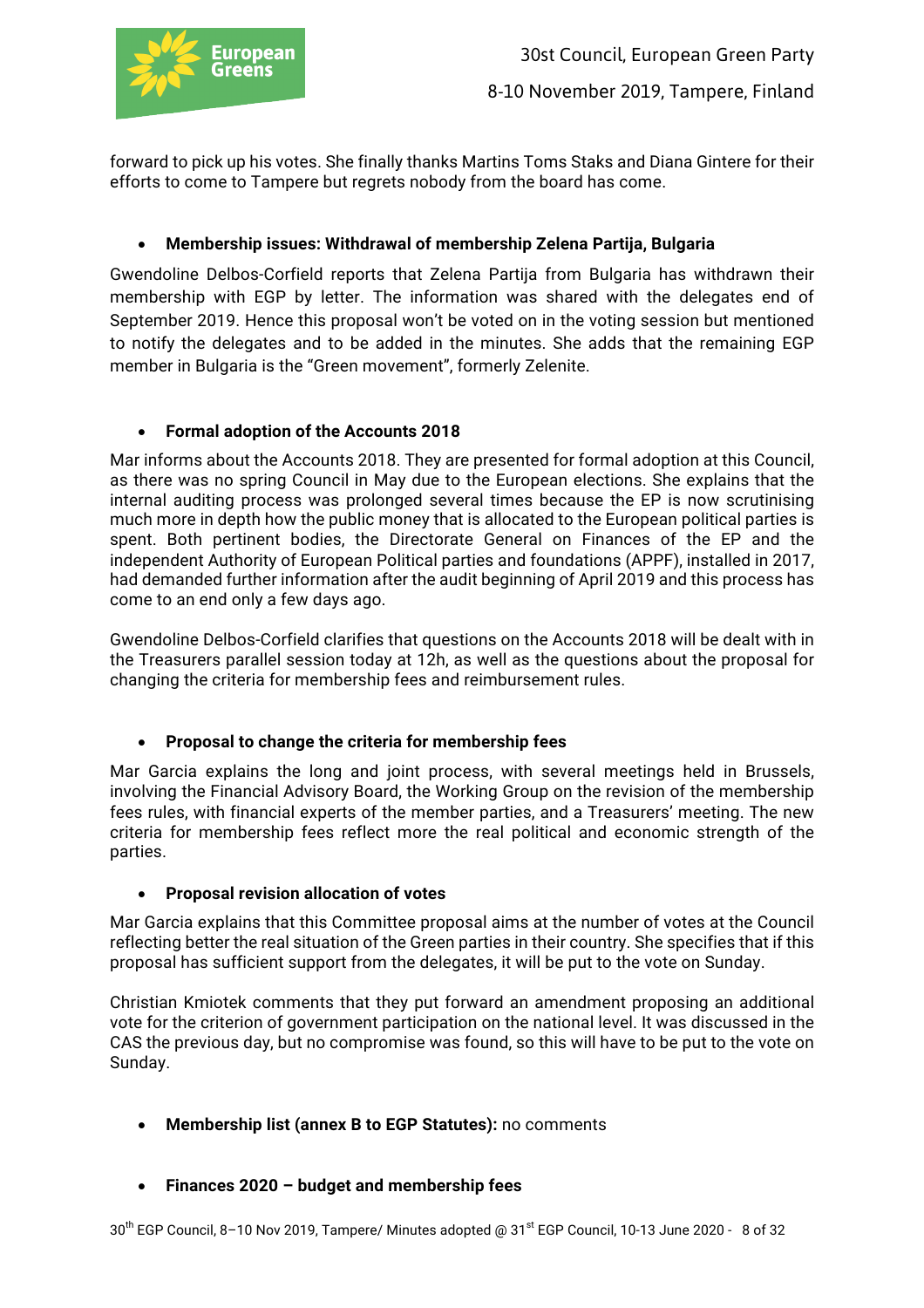

Questions will be dealt with in the Treasurers meeting the same day. Mar Garcia explains that two versions of membership fee calculations have been distributed, one with the current criteria and one on the basis of the proposed new criteria.

- **Activity Plan and Campaign evolution**: Some amendments have been tabled and will be dealt with in CAS 3.
- **Tabled resolutions**

Gwen Delbos-Corfield highlights the planning (with division of texts) of the next CAS sessions on the screen.

- Green Campaign: from Climate Emergency to Climate Neutrality: no questions
- The Value of Culture in Europe: The GPEW draft resolution will be withdrawn. The GPEW will start a process with the member parties to prepare a more developed paper for the next Council.
- Marine protected areas in European waters: no questions
- Campaign to sign/ratify the UN Treaty on the prohibition of nuclear weapons: no questions
- Revision of EU Directive on Trans European Transportation Network: no questions
- Global Greens congress South Korea: no questions
- EU Mercosur trade agreement:

Ellen van Reesch, from GroenLinks, introduces the resolution which aims at two things: the human rights situation which deteriorated especially for certain vulnerable groups, and the dramatic increase in forest fires in the Amazon rainforests destroying precious eco-systems, not only in Brazil but also in other Mercosur countries. The destruction serves economic gains, much of it being for the production of beef and soy products that are exported to Europe. Meanwhile the EU keeps negotiating the Mercosur trade deal. Since the EU is the second biggest trade partner of Brazil, it has leverage. The EU should send a strong signal that it cannot agree on any trade deal until there is credible action to stop deforestation and address human rights. Secondly, the resolution is about the content and purposes of trade agreements in general and the contradiction it creates with the self-claimed EU front-running on climate and sustainability, the EU having signed the Paris Agreement and the UN Agenda 2030 on sustainable development and many other related commitments. These remain empty if trade policies, which are the main instrument the EU has, are not serving these goals. The text calls for a revision of the fundamental principles of trade policies and agreements to make them deliver these sustainability objectives and to ban investor protection mechanisms (ISDS/ICS…) from any existing and future treaties.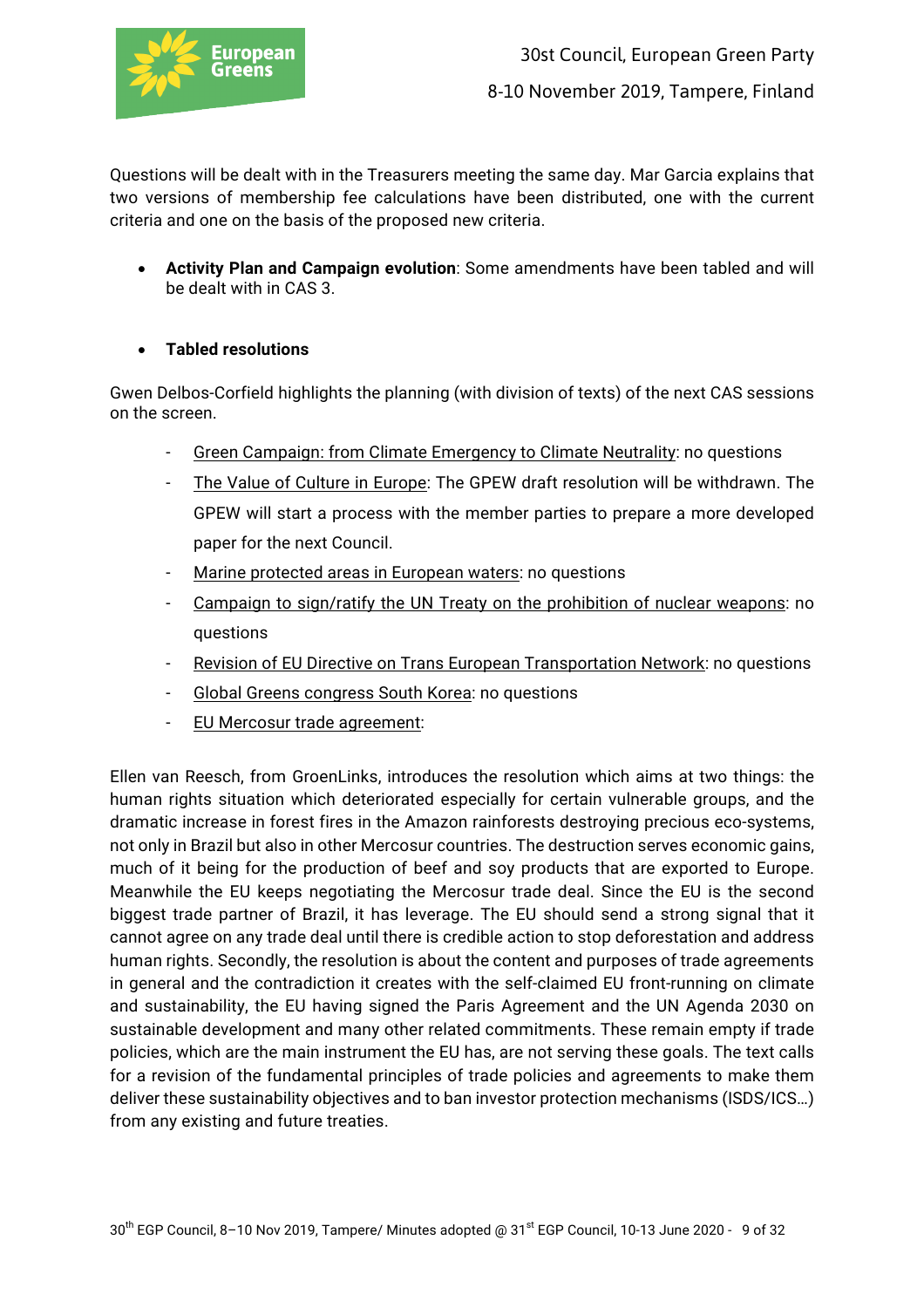

It is pointed out that EGP adopted a resolution on illegal deforestation in Europe at the Berlin Council of November 2018 ("Save European forests!" : https://europeangreens.eu/content/save-european-forests)

# - Support refugees arriving in Greece:

Ruth Noorduyn from GroenLinks explains that this resolution wants the EU and member states together with Greece to do far more for the relocation of the refugees that arrive in Greece, to relocate them fairly in Europe, and to relieve the refugees of the terrible circumstances they are living in on the islands, especially before winter sets in. It also calls for recalling the deal with Turkey and to work on a more structural solution to handle the shifting numbers of refugees, which vary depending on crises in the world.

Gwendoline Delbos-Corfield informs there have been three emergency resolutions tabled:

- EGP supports opening accession negotiations with North Macedonia and Albania
- Brexit highlights that the struggle for European unity is more important than ever
- The EGP supports the "Hirak" in Algeria

# Plenary session

# **Presentation of the candidates for the other statutory bodies of the EGP**

9:30 - 10:30

#### **Moderator:**

• Gwendoline Delbos-Corfield, EGP Committee, MEP (France)

Gwendoline Delbos-Corfield invites the candidates successively to present themselves

EGP Committee candidate, Indrit Abdiaj from Albanian Greens

Gwendoline Delbos-Corfield explains that some candidacies have arrived very shortly after the deadline. The Council will be asked on Sunday to accept by vote the late candidacies before proceeding with the election.

- Candidates for Finance Advisory Board:
	- o Christian Kmiotek, déi gréng (Luxembourg)
	- o Yves Fossi, EELV (France) not present
	- o Nadia van Huisstede, GroenLinks (The Netherlands)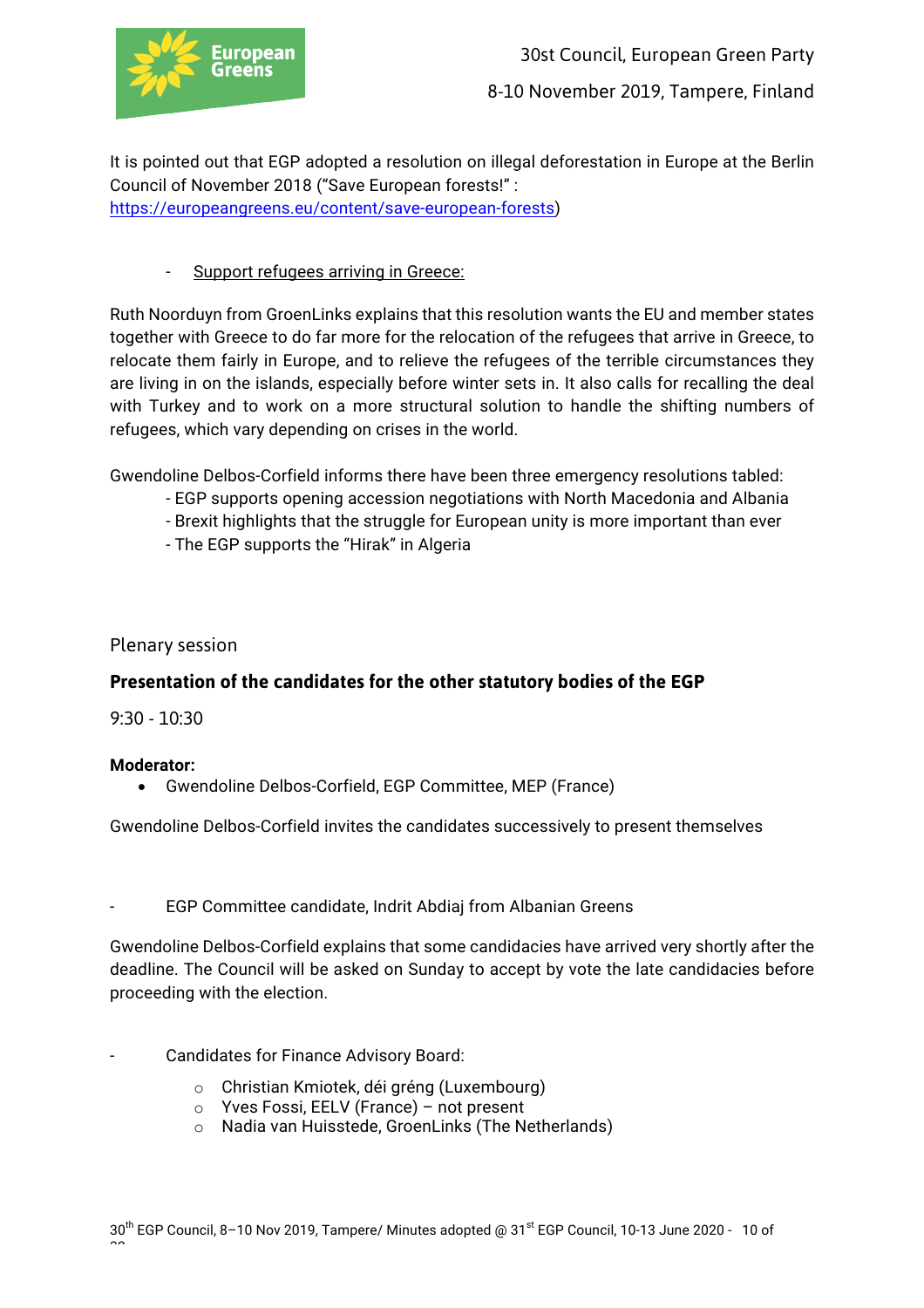

Gwendoline Delbos-Corfield points out that in view of the fact that there are two male and one female candidate and in view of the 50+ gender rule, only one male candidate can be elected, an election for the third female person will have to be organized at the next council.

- Conciliation Panel

Gwendoline Delbos-Corfield announces that the Panel can consists of between 5 and 9 members, but only 4 candidates have submitted their candidacies. The Committee proposes to vote all four candidates en bloc tomorrow:

- o Sergi Alegre, ICV (Spain)
- o Emily Büning, Bündnis 90/Die Grünen (Germany)
- o Frieda Jans, Groen (Belgium) (video presentation)
- o Alex Deval, EELV (France)
- Green European Foundation EGP representative in the General Assembly
	- o Emma Nohrén, miljöpartiet de gröna (Sweden)
- Global Greens Coordination representatives  $-$  6 EGP representatives in the Global Greens Coordination (GGC): 1 full Committee member, 2 full member parties' members, 1 alternate Committee member, 2 alternate member parties' delegates:
	- $\circ$  Pegah Edalatian, Bündnis 90/Die Grünen (Germany) Jamila Schäfer from the German Greens presents his candidacy, as Pegah Edalatian is not present.
	- o Eva Goës, miljöpartiet de gröna (Sweden)
	- o Igor Jurisic, SMS Zeleni Evrope (Slovenia)
	- o Sergii Kurykin, Party of Greens of Ukraine
	- o Annika Ojala, Vihreät De Gröna (Finland)
	- o Josef Smida, Zelení (Czech Republic)
	- o Eleanor Morrissey, Green Party of England and Wales (UK)
	- o Charlotte Soulary, EELV (France)

Gwendoline thanks all the candidates for their presentations and ends the session.

Plenary session

#### **Meet the Finnish Greens**

11:00 – 12:00

#### **Moderator:**

• Panu Laturi, former Secretary General of the Finnish Greens and former EGP Committee member (Finland)

#### **Speakers:**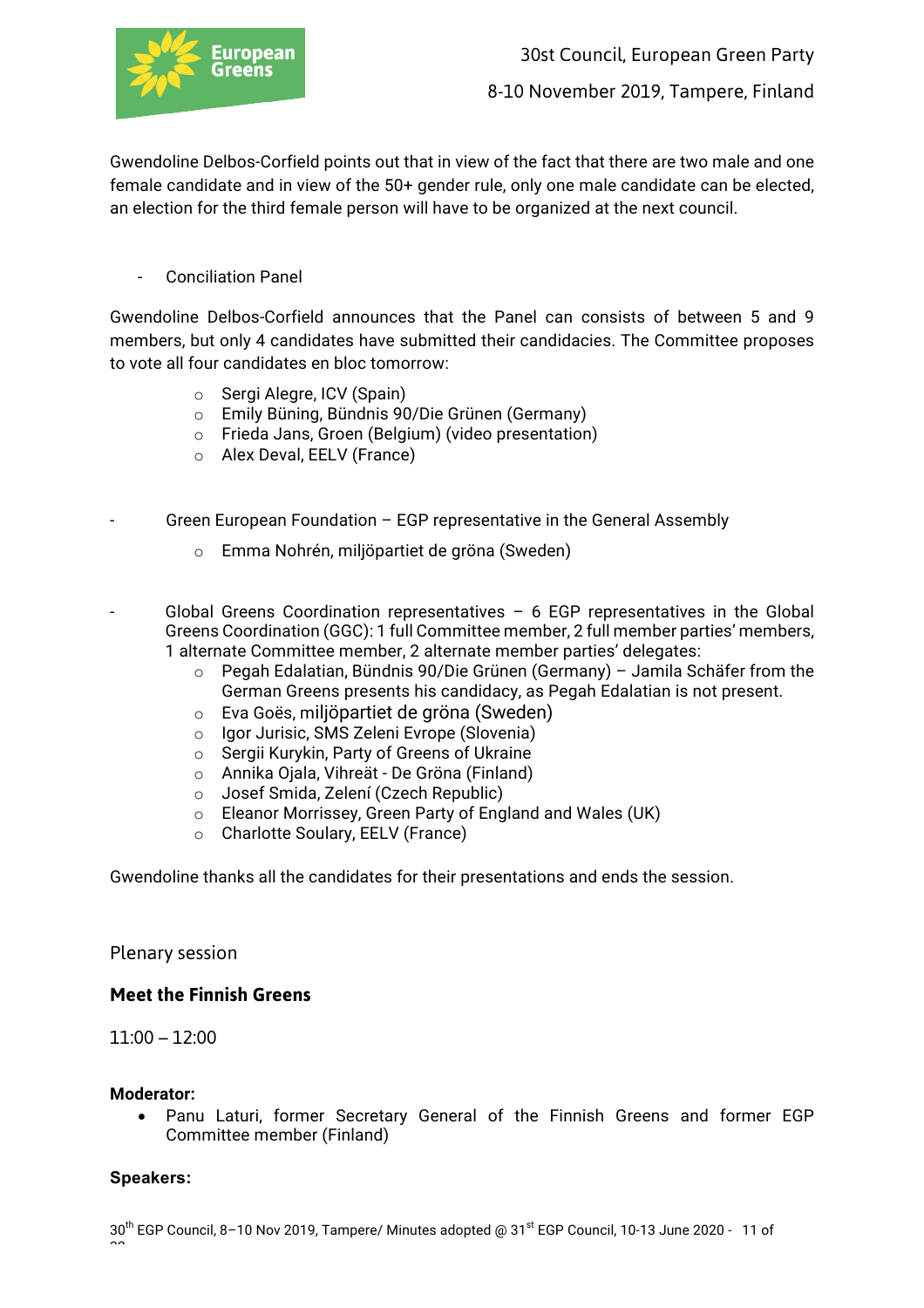

8-10 November 2019, Tampere, Finland

- Lasse Miettinen, former Secretary General of the Finnish Greens
- Kaisa Hernberg, Leader of the Green city council group in Helsinki
- Oras Tynkkynen, former Member of the Finnish Parliament
- Heidi Hautala, MEP, Greens/EFA Group in the European Parliament, vice-president of the European Parliament and former Minister for International Development and State Ownership Steering
- Anni Sinnemäki, Green deputy mayor of Helsinki

**Lasse Miettinen** presents the election successes of the Greens in Finland and the history of Finnish politics in the last 8 years. He introduces research done on green voters and highlights environment, ending poverty and education as key policy issues.

**Oras Tynkkynen** highlights three significant changes of the Finnish Greens over the past years: growth, renewing the composition of the party and parliamentary group, and maturity of the party.

**Heidi Hautala** emphasises the importance of trainings and skills development of the young party people. She states that there has been a change in what is considered mainstream, the Finnish Greens having been able to position themselves as part of mainstream. She sees this is a positive development, leading to higher acceptance of the Greens by citizenship.

**Kaisa Hernberg** stresses that in addition to people in bigger cities voting green, now also voters from smaller municipalities turn out to vote Green.

**Anni Siinemäki** agrees that Green issues have become mainstream and that Greens aren't seen as a marginal voice anymore. She emphasises that focusing on values instead of facts in political communication is beneficial to pushing forward more radical ideas.

Panu Laturi raises the question of working in the government alongside right-way parties. Anni Siinemäki answers that communication with one's own voters and staying true to one's own values is crucial.

Heidi Hautala discusses the challenges of grand coalitions.

Kaisa Hernberg states that the Finnish Greens are the most influential party in the Helsinki City Council and that the party has proven to be very competent in building partnerships. She advises not to badmouth other parties, to choose one's battles carefully and to keep good communication within one's own party and with public servants.

Oras Tynkkynen highlights some of the victories of Finnish Greens such as the climate neutrality target for 2035, and an increased funding for nature protection. He adds that education is a topic the Finnish Greens have managed to spearhead, this being key to their success.

The panellists answer questions from the floor.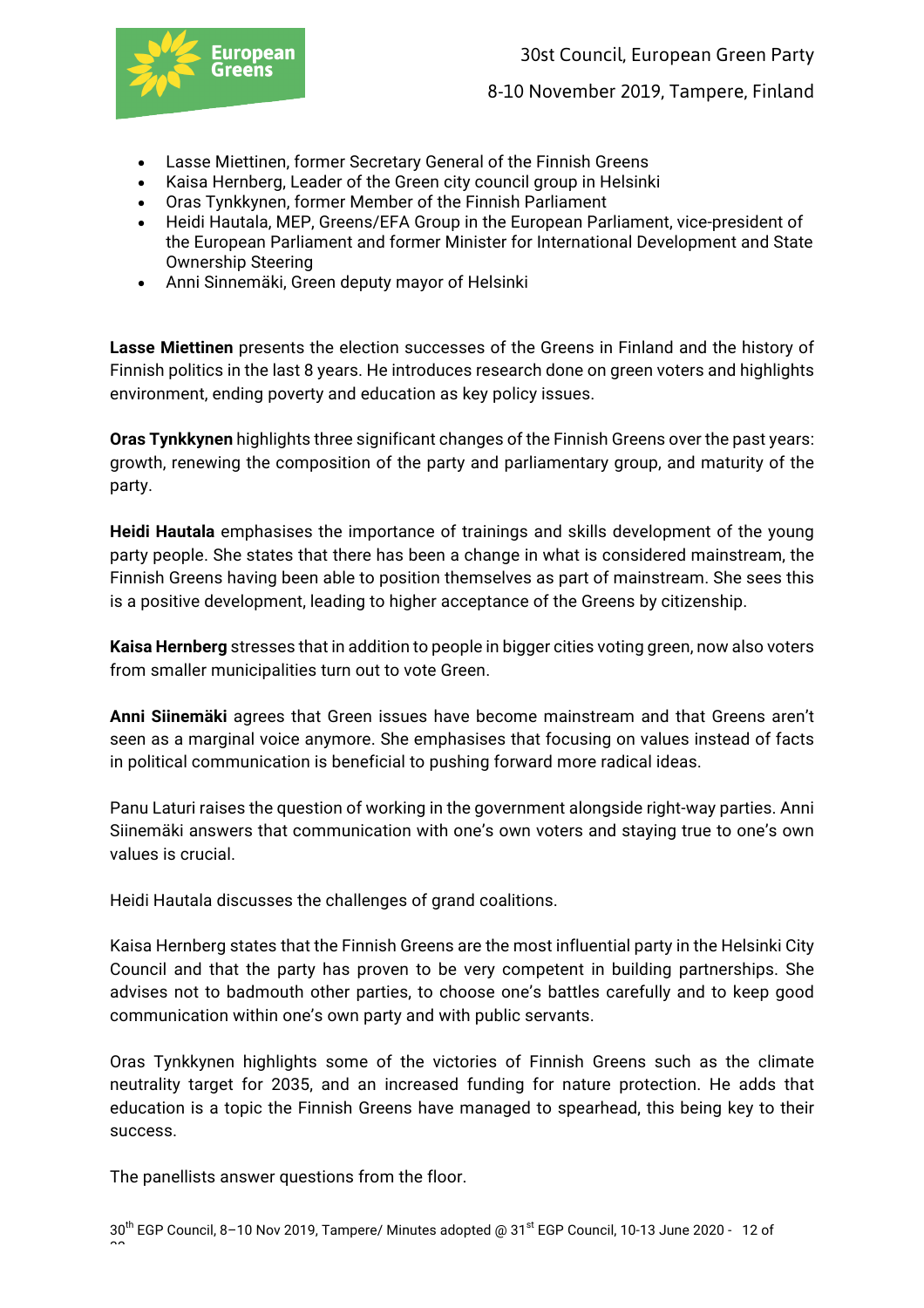

Plenary session

# **Climate emergency: from declarations to action**

# 14:30 – 15:45

# **Moderator:**

• Monica Frassoni, EGP co-chair (Italy)

## **Speakers:**

- Virginijus Sinkevicius, EU Commissioner designate for Environment and Oceans (Lithuania)
- Krista Mikkonen, Finnish Minister of the Environment and Climate Change (Finland)
- Michael Bloss, MEP (Germany)
- Laura Kolehmainen, climate activist (Finland)
- Marie Pochon, secretary general of Notre Affaire à Tous (France)

**Monica Frassoni** opens the session. She describes the definition of "climate emergency" and its connection to current social movements. She shares an overview of local authorities that have declared climate emergency, defining the aim of the plenary as to discuss what concrete actions should follow a climate emergency declaration.

She welcomes the first speaker, EU Commissioner designate for Environment and Oceans Virginijus Sinkevicius.

**Virginijus Sinkevicius** opens his intervention underlining that the Greens stand for an open and free Europe, the Green Wave now reaching its peak. He discusses the ecological transition and the fact that this transition shouldn't remain theoretical, but that it is time to out to ordinary people, encompassing all fields of society. He continues by describing the role his portfolio will play in this transition and his three priorities: (1) protection of biodiversity has a strategic role, its importance being shared by the college of the EU Commissioners, and for which he is going to prepare a new EU strategy; (2) circular economy, its action plan aiming at making the EU's economy resource-efficient throughout the entire production cycle; (3) zero pollution. He concludes by remarking the importance of having on-board not only the EU Commissioners but also local and regional governments in order to effectively implement the strategies he will be pursuing during his mandate.

Monica Frassoni opens the second part of the session by asking all speakers how useful the notion of climate emergency is, and what should be the actions that should follow a climate emergency declaration.

**Laura Kolehmainen** states that the notion of emergency can be useful if it is followed by concrete actions. **Marie Pochon** continues by highlighting the discrepancy between public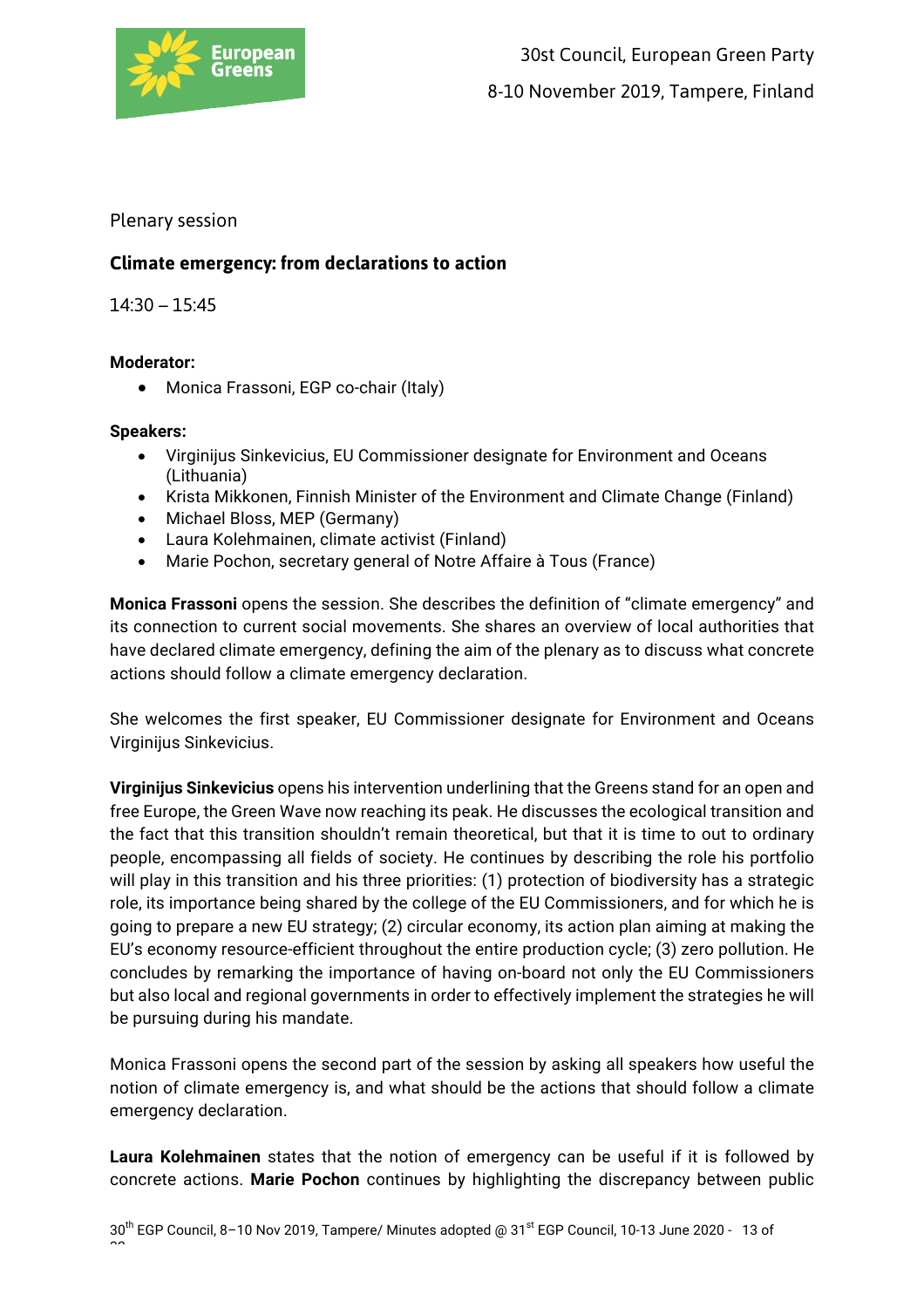

announcements on the climate crisis and actual political inaction or unambitious action both in France and in the entire EU. She stresses that climate emergency is also a social emergency both outside and within the EU, due to social inequalities and environment degradation that are being aggravated by climate change, and that an emergency should not imply a restriction, but an enlargement of the people's rights.

Monica Frassoni continues by asking Minister **Krista Mikkonen** if national governments feel the mounting pressure coming from civil society. Krista Mikkonen states that Finland's ambitious climate targets were a consequence of this external pressure. She underlines that ambitious targets are only a beginning and that progressive climate policies must be accompanied by a just transition in order to guarantee social protection.

Monica Frassoni then asks **Michael Bloss** MEP to elaborate on the European Parliament's climate emergency proposal. Michael Bloss claims that the novelty in the current situation is not the acknowledgment of the climate crisis, but that civil society is taking a stand vis-à-vis political inaction. He evokes the sense of frustration felt within the climate movement and argues that it is important to respond to this frustration by pushing for policies at the European and national level. He underlines that carbon-neutrality is a long-term, generational project, and that Greens should embrace this project as theirs.

Monica Frassoni gives the floor to Virginijus Sinkevicius. He claims that this was a momentous time for climate action in terms of support from European citizens. He argues that the youth movement is driven by fear for the future, which cannot be assuaged by weak action. He continues by highlighting that all sectors of society must have climate protection as a common target and that Europe needs to be at the forefront of the fight against climate change.

Laura Kolehmainen agrees with the analysis of the youth movement. She claims the youth will not stop until politics deliver, and that the situation could deteriorate otherwise.

Marie Pochon argues that politics (and Green politicians) should transform into political acts and legislation the victories that climate activists are obtaining in civil society.

Michael Bloss holds that EU Commission President Ursula von der Leyen's choice of naming the Commission's climate policy "European Green Deal" is a success of the Greens who have been using the terminology "Green New Deal" for ten years. He claims that the Commission's long ranging targets such as 2050 are not synonymous with immediate action: what is needed is a climate law that encompasses more proximate targets (such as 2030), a carbon budget, etc. He continues by arguing that Europe should become the hothouse of industrial decarbonisation and that the European Investment Bank should become a climate bank.

Krista Mikkonen states that, within the Council, Finland's aims are to reach the 2050 targets and that, although at different levels, there was a shared awareness among the EU national governments. Finance is the main concern and just transition is a key element to support countries being in a difficult financial and economic situation. She states that one of the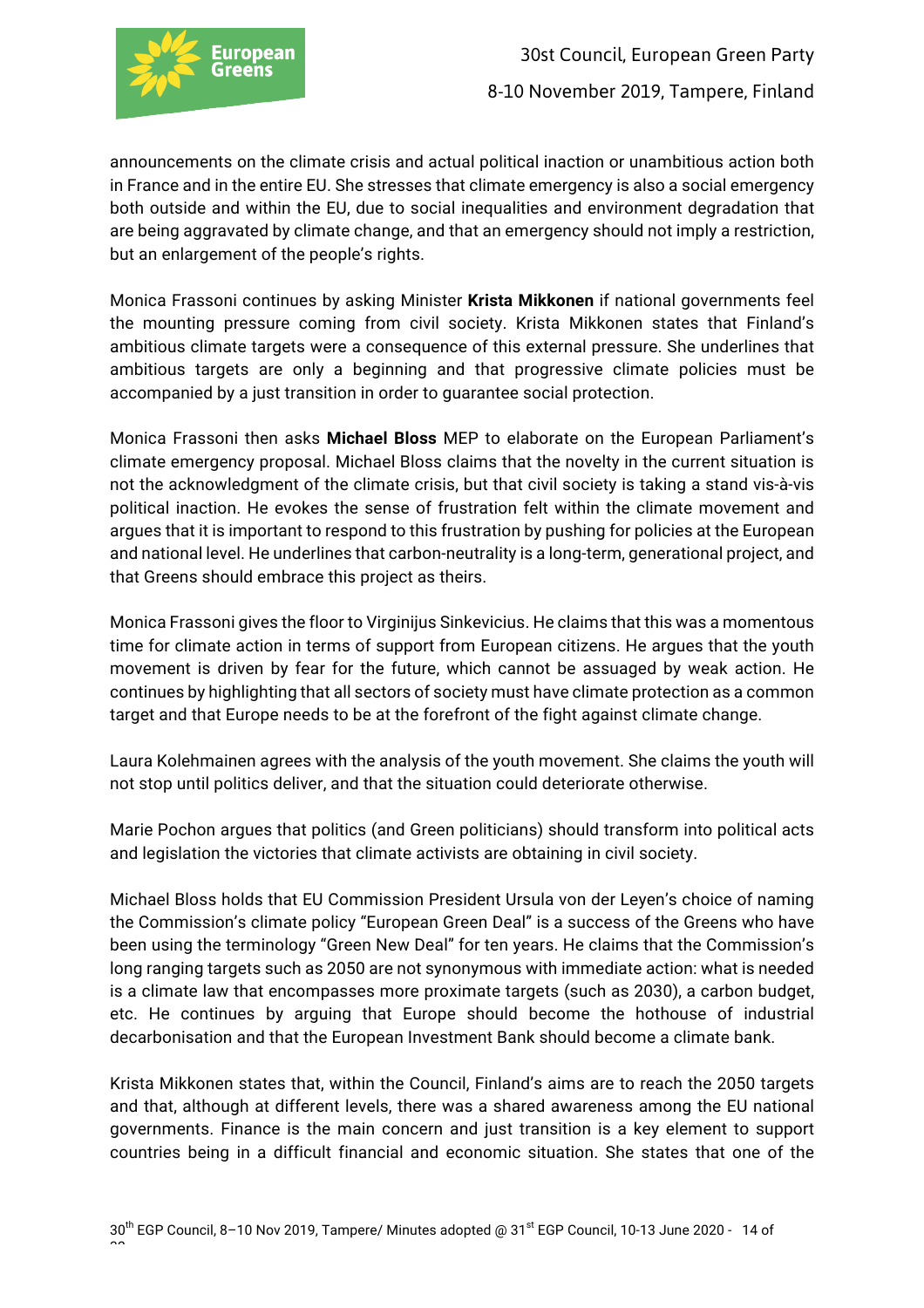

priorities of Finland's EU presidency is circular economy as the most important tool to reach resource-efficiency and to protect biodiversity.

Monica Frassoni opens the floor to questions from the public on topics ranging from system change, electric transport, and employment in rural areas to Greens in government. Virginijus Sinkevicius argues for the need to have a system change accompanying climate policies for electric transport to explore climate-proof technologies and for rural areas to be developed organically. Krista Mikkonen adds that for Greens being in government means to be under scrutiny to deliver on their own promises. Laura Kolehmainen picks up the discussion on rural areas by arguing that Greens should not only push for a just transition that is inclusive of demographics, but also that the Greens should push for less consumption by their urban, educated voters. Michael Bloss discusses how society has advanced farer than decisionmakers in terms of climate action, and he argues that the role of the Greens should be to further mobilise, portraying change as something positive. Marie Pochon concludes by pointing out that through civil disobedience the question of the legality and legitimacy of climate inaction is raised, and she claims that politicians should follow up on this and change laws and regulations.

Monica Frassoni concludes the session.

# Keynote

# **Pekka Haavisto, Minister for Foreign Affairs of Finland**

# 16:15 – 16:45

Pekka Haavisto welcomes all present to Tampere. He starts his speech by focusing on the success of Green parties across Europe and on the growth in salience of Green topics. He then focuses on the Finnish presidency of the EU Council and on his work as Foreign Minister and the importance of raising the importance of human rights, of denuclearization, of the EU enlargement in the Western Balkans, and on the situation in the EU's neighbourhood namely in Turkey and Syria. He finishes by emphasizing the importance of unity inside the Green family.

# Video presentation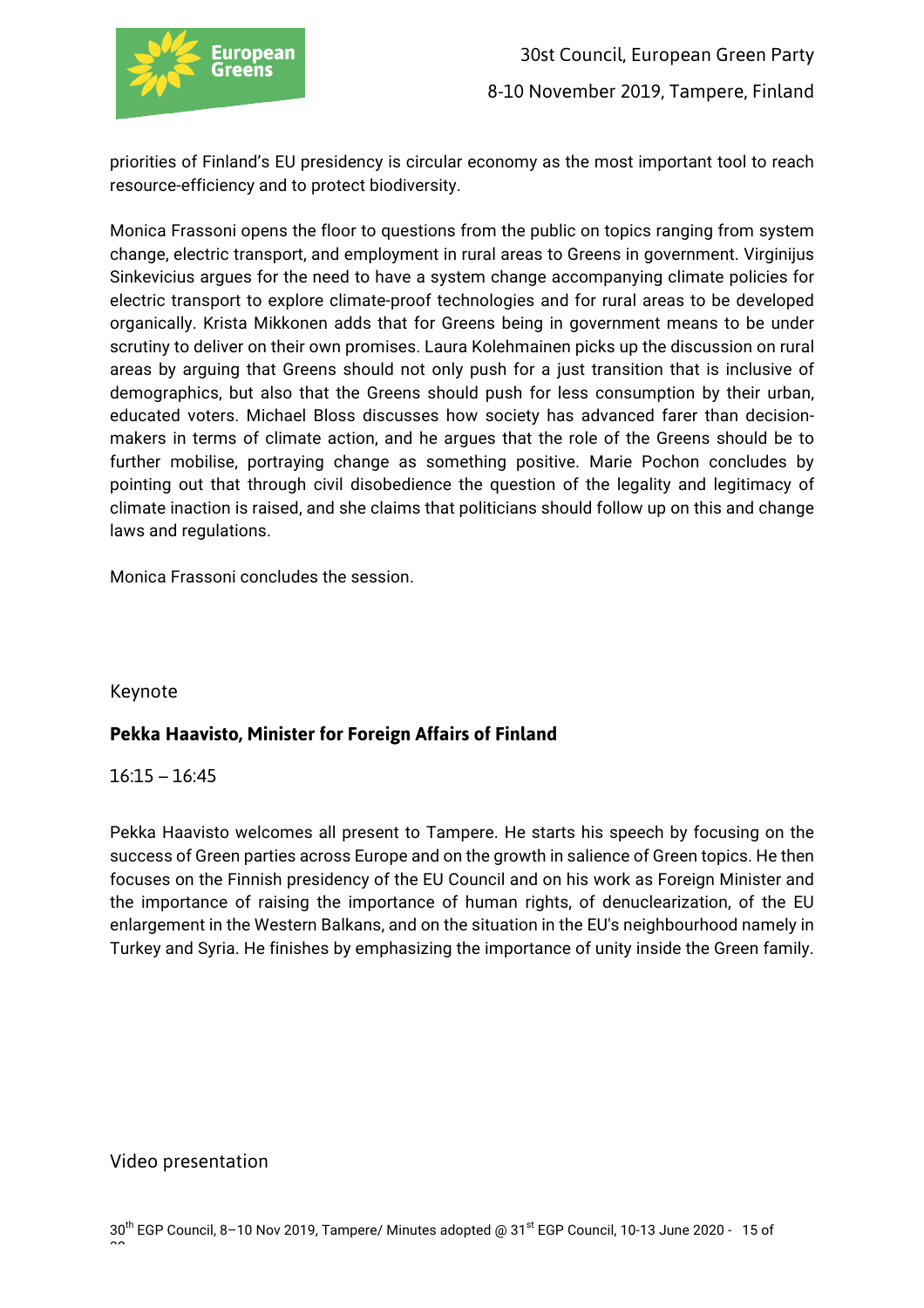

# **30th anniversary of the fall of the Berlin Wall**

16:45 – 17:00

A video celebrating the 30th anniversary of the fall of the Berlin Wall is shown, featuring Green European politicians sharing their personal connection to this historical event and how it impacted their political views.

Plenary Session

# **Greens/EFA in EP: Shaping the new direction for the European Union**

17:00 – 18:30

## **Moderator:**

• Ska Keller, Co-President of the Greens/EFA Group in the European Parliament

#### **Speakers**

- Saskia Bricmont, MEP (Belgium)
- Gwendoline Delbos-Corfield, MEP (France)
- Terry Reintke, MEP and Vice-President of the Greens/EFA Group in the European Parliament (Germany)
- Ciarán Cuffe, MEP (Ireland)
- Heidi Hautala, MEP (Finland)

**Ska Keller** introduces the session which has a goal to introduce the Green Group in the European Parliament and to showcase the changes that have happened due to the 2019 European elections. **Terry Reintke** points out the enthusiasm of the newly constituted Group, due to its large share of new MEPs and their diverse background. She points out that it yet lacks wider geographical representation, especially from Eastern and Southern Europe. She points out that the Green Group is now the 4th biggest group, making it bigger than the far right. She also highlights that new majorities need to be found due to the lack of a clear majority-minority dynamic. She ends by focusing on the importance of links with the civil society.

**Saskia Bricmont**, starts by sharing her experience in the European Parliament and how it differs from her past experiences at the national and regional levels. She focuses on the importance of the fight for children's rights of 'fighters' in Syria and Iraq, a topic she is currently working on, stating that even in difficult topics it is essential that Greens stand on the side of human rights and have a compelling story to tell.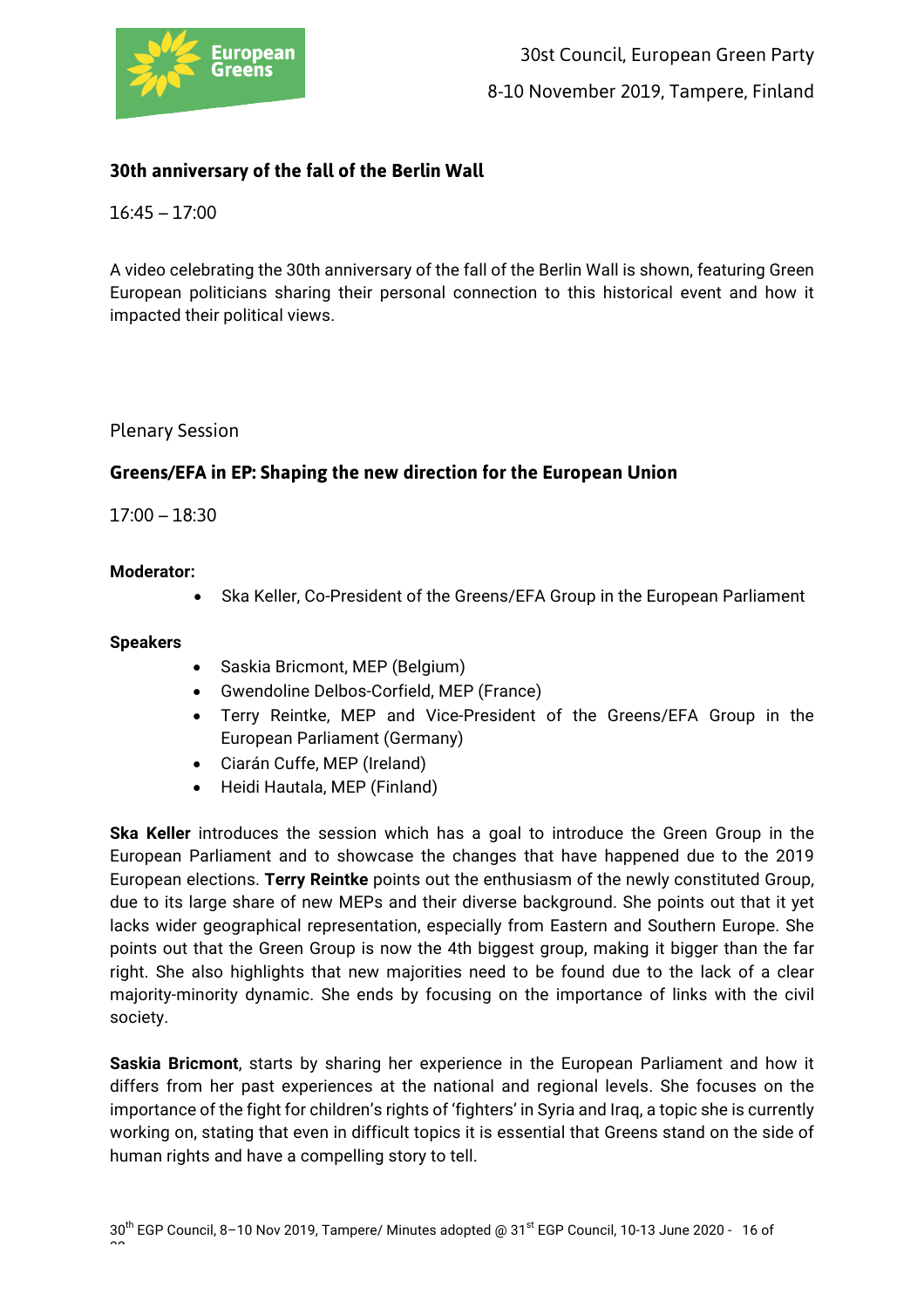

**Ciarán Cuffe** points out the importance for the Irish Green Party to be, after 15 years, back in the European Parliament. He points out that cities are the place where a just transition needs to happen and that this is why the Greens are relevant in cities.

**Gwendoline Delbos-Corfield** points out that during the last years, the three pillars of the European Green family - the party, the parliamentary group and the foundation - have been working more closely together. She also states that her work in the EGP has given her an understanding on the cultural differences within the Green family. She finishes by sharing that her focus on this mandate will be on the rule of law protection, on transparency in the European Union, on working for a more federal Europe and on gender issues.

**Heidi Hautala** shares with the audience how she got involved at the European level through the European Greens before Finland joined the EU, and how she became an MEP in 1995. She points out that her focus will be on a responsible business conduct and on developing a more realistic count of the environmental impact of businesses. She concludes by reminding how much the Greens were divided in the 90s and that this has changed dramatically in recent years.

Questions from the audience are answered.

The session concludes with several MEPs leading discussions in small groups.

# Plenary Session

# **Farewell to the outgoing Committee members**

18:30 – 19:00

#### **Moderators:**

- Mar Garcia, Secretary General EGP (Spain)
- Evelyne Huytebroeck, Committee member EGP (Belgium)
- Thomas Waitz, Committee member EGP (Austria)

#### **Speakers:**

- o Gwendoline Delbos-Corfield (France)
- o Lena Lindström (Sweden)
- o Reinhard Bütikofer (Germany)
- o Monica Frassoni (Italy)

Mar Garcia starts the session by presenting a video of the incumbent Committee members not seeking re-election, and their work during their mandates, focusing on the work of Gwendoline Delbos-Corfield. Evelyne Huytebroeck takes the stage and focuses on the work of Lena Lindström. Mar Garcia takes the stage and focuses on the work of Reinhard Bütikofer.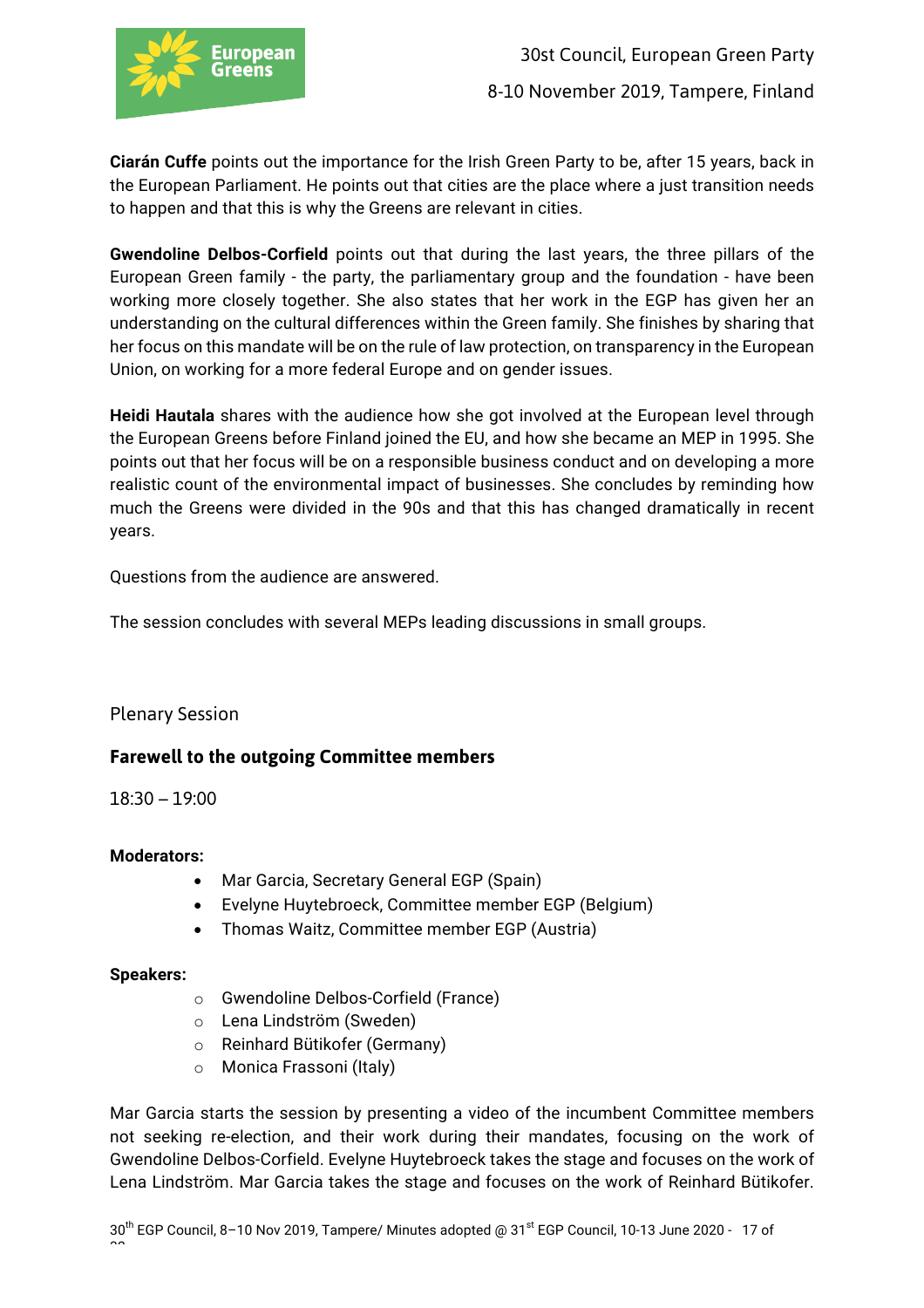

Finally, Thomas Waitz takes the stage to talk about the work of Monica Frassoni. The outgoing Committee members express their gratitude and share some personal thoughts.

# **Sunday, 10 November 2019**

Plenary Session

# **Membership relations and reporting**

9:00 – 09:30

Chair: **Mar Garcia**, EGP Secretary General (Spain)

**Mar Garcia** reports on different aspects of the 2019 EU elections campaign of the EGP: the campaign working groups, the online campaign, gatherings/meet-ups, social media outreach, the Tilt ChangeMaking platform, the cooperation with the partners (information campaigns of the Greens/EFA in EP, the training tools of FYEG and GEF). These all delivered good work and were quite successful.

The Committee believes there is room for improvement:

- Regarding the role of the Spitzenkandidaten/leading candidates: member parties could make much more use of them in their European campaign; invest more in how to integrate the Spitzenkandidaten in national campaigns.
- The Tilt platform to be spread more widely among the members of the member parties. There is a lot of room for development here. If already all the members of the member parties were registered on Tilt, it would make a solid base for campaigning.

Mar Garcia points out that a long and exhaustive campaign evaluation is available online (https://europeangreens.eu/sites/europeangreens.eu/files/ExtensiveEvaluationEGPCampaig n2019.pdf). Welcoming the proposal of Groen (Belgium), commitment is expressed to develop a shared perspective of the 2019 campaign together with the member parties in 2020, with the aim to define what can be taken up for the next EU election campaign in 2023/24.

Mar Garcia continues by asking the delegates and international coordinators to inform the EGP office when new people start in their boards, secretariats or communications departments, in order to keep the EGP database up-to-date. Having the right contacts in the party is important also in view of pushing on the member parties' agendas the European sphere and the European Greens' approach.

She adds that there has been much more mentioning of transnational lists than at the last EU election 2014. If this becomes a reality, the EGP will have to discuss how this model will shape the European Greens' next European election campaign in 2024. She promises to closely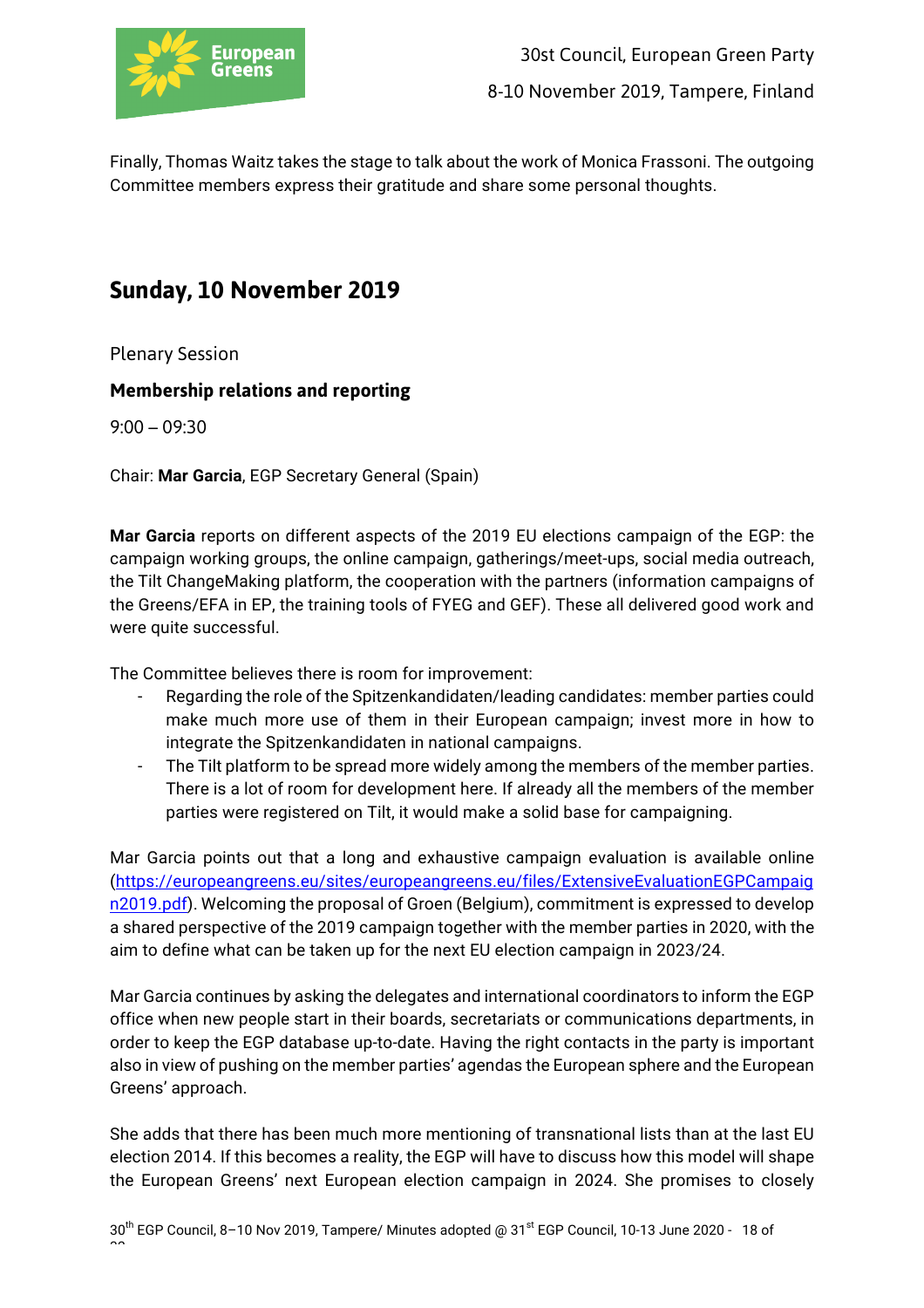

monitor, together with the Greens in the EP, the evolution of this topic in the framework of the EU Commission President Van der Leyen's Conference on the Future of Europe and announces that the member parties will be updated closely.

Vula Tsetsi, Secretary General, Greens/EFA in EP comments that a lesson learned is that the work for 2024 must start as early as of January 2020. The Group is preparing a structure that – if accepted – will connect the Group campaigners directly with the member parties. The Group will also invest in network officers for enlarging the next Group with potential partners.

Regarding the Activity Plan 2020, Mar Garcia points out that it needs to be defined more clearly by the new EGP Committee. The focus for 2020 will be on two big areas: The common campaign on climate and the strengthening of the Green presence in Southern and Eastern Europe.

Mar Garcia lists the mechanisms planned:

- European Ideas' Lab (EILs)

EILs held in Brussels and in several regions in Europe during 2018 and 2019 allowed to connect the Green narrative and Green policy proposals with civic society.

- Local Councillor / Green Cities Conferences

Strong Greens on the local level are important. Challenges, among other, will be the very specific local issues, language issue etc.

- Tilt, the ChangeMaking platform

The EGP Committee wants to invest in identifying with the member parties how Tilt can be of help on a national level. Mar Garcia announces that the EGP Committee will coordinate such a process in 2020, Tilt being a precious instrument that will be key for upcoming EGP campaigns. Mar asks the delegates to spread the word about Tilt within their party and make them sign up under https://www.tilt.green/.

- Green Family meetings

The plan is to organise meetings before EU Councils, connecting and coordinating Greens that are holding offices as green ministers and state secretaries.

- Coordination with the EGP partners: Greens/EFA in EP, FYEG, GEF and Global Greens Mar Garcia announces that the EGP Committee will invest a lot into intensifying these partnerships. She highlights that the next Global Greens congress will be held in South Korea in July 2021.

The presentation is followed by comments from the floor.

**Reinhard Bütikofer**, MEP, Co-Chair EGP Committee, states that EILs have been done successfully, together with the Greens/EFA in the EP, in several regions. He encourages everybody to take this format up as EILs have been strengthening and enriching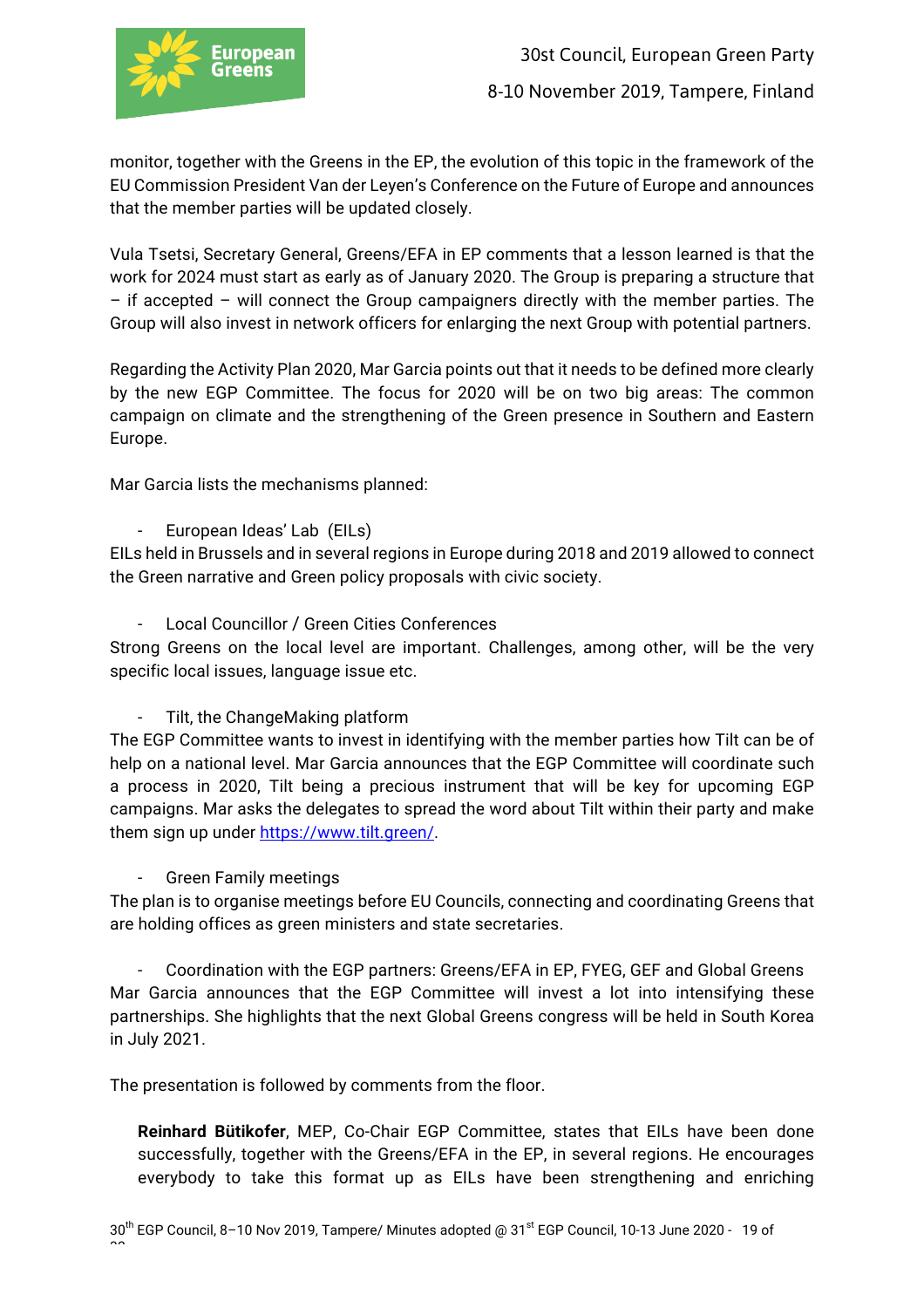

considerably the Greens' relationship with local NGOs and local initiatives. He continues by stating that the ambition is to improve quantitatively and qualitatively the Local Councillor / Green Cities Conferences

Regarding the Green family meetings, Reinhard Bütikofer gives as a specific example the Lithuanian EU Commissioner designate Sinkevicius who promised he would be prepared to organise an annual meeting with all the national or regional ministers for environment, climate, energy etc. to connect everybody and to facilitate a professional topical exchange.

Regarding the non-EU member parties, Reinhard Bütikofer states that due to the EU election campaign, the EGP Committee's focus was on the EU. He underscores that there is a need to stay connected to the member parties outside the EU, also mentioning the UK Greens who might not be within the EU in a short period and the Swiss Greens, having had a great election result last October.

Finally, Mar Garcia gives a very short update regarding the court case between the EGP and the former Dutch member party De Groenen, the court case in Brussels being on hold due to an unresolved legal representation situation on the side of the party.

Plenary Session

# **Presentation of finances**

9:30 – 10:00

Chair: **Lena Lindström**, treasurer (Sweden)

**Lena Lindström** presents the accounts 2018, the draft budget 2020 and the proposal for a revision of the membership fee rules and the allocation of votes. She specifically points to the big election success in the EU elections 2019, leading to a considerable increase in funds possibly available for the EGP. These have to be accompanied by more own resources to reach the funding requirement of 10% own contribution. With the current income structure, especially the income from membership fees which currently account for 95% of the EGP's own resources, the EGP won't be able to apply for the EP funds it would be eligible to. This has led the EGP Committee to propose a revision of the membership fee rules, as they will be voted later the day.

**Ute Michel** presents the report of the Finance Advisory Board. The Finance Advisory Board recommends the Council to adopt the tabled financial documents.

#### **Election session**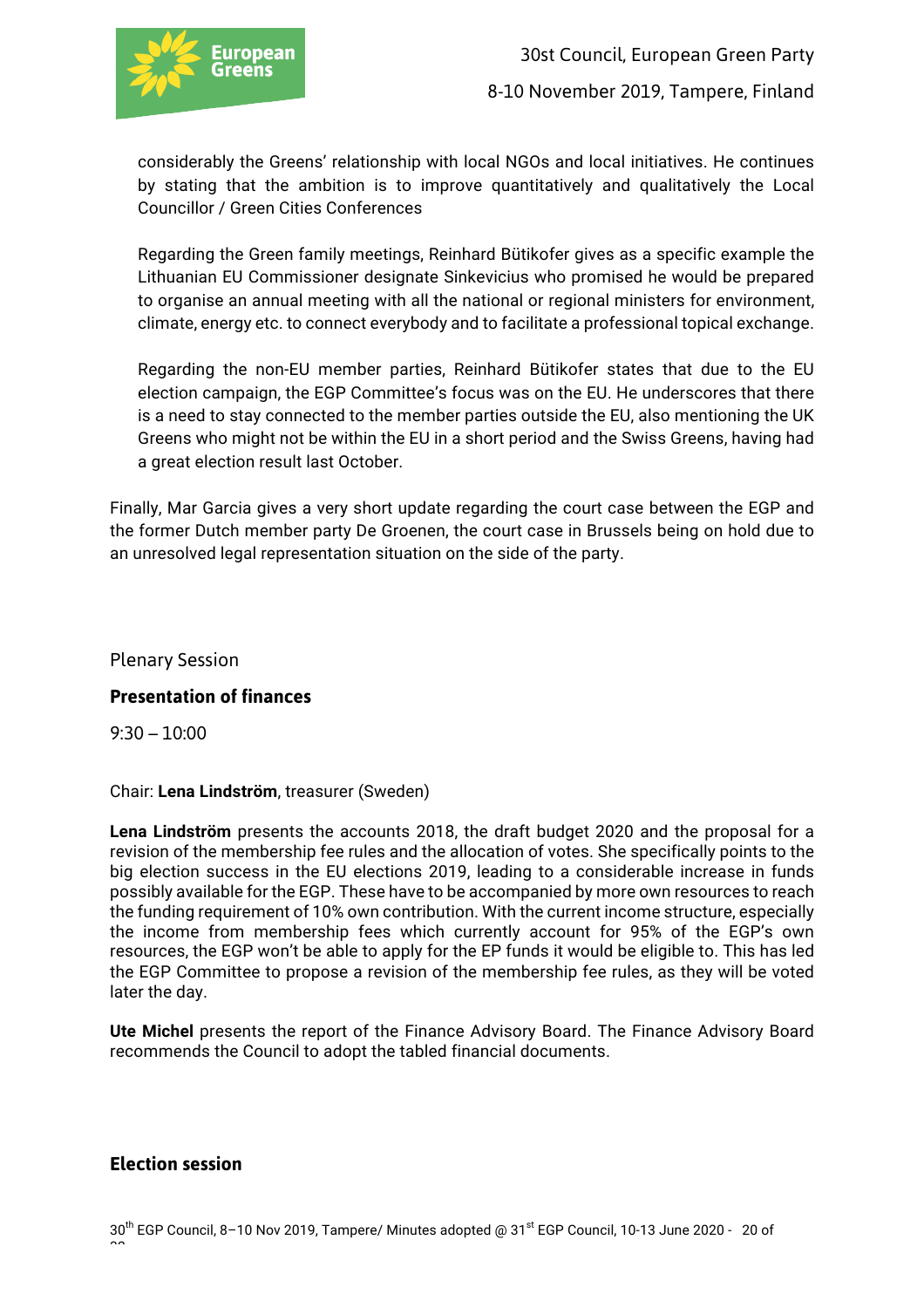

# 10:30 - 11:30

# **Co-chairs:**

- Gwendoline Delbos-Corfield, MEP (France)
- Mar Garcia, EGP Secretary General (Spain)

Gwendoline Delbos-Corfield informs the Council that 125 votes have been initially allocated. Seven allocated votes from three member parties have been withdrawn because of unpaid membership fees 2019. Hence, the total amount of allocated votes is 118. A 3/4 majority of the allocated votes is 89 votes; a 2/3 majority of the allocated votes is 79 votes.

The electronic voting system is introduced to the delegates. In a trial vote, 118 out of 118 allocated votes are cast. The 50%+1 attendance quorum is thus reached.

Gwendoline Delbos-Corfield reminds the Council that the number of votes cast includes positive votes, negative votes and abstentions.

# **Voting session**

11:30 – 13:00

#### **Co-chairs:**

- Gwendoline Delbos-Corfield, MEP (France)
- Mar Garcia, EGP Secretary Genera (Spain)

#### **Election of the EGP Committee members for the term November 2019 - May 2022**

Gwendoline Delbos-Corfield explains the rules for elections: if a candidate wins more than 50% of the votes cast, s/he is elected in the first round. Should no candidate gain more than 50% of the first-round vote, a second round will be held between the two highest-scoring candidates.

Gwendoline Delbos-Corfield invites the delegates to vote for Evelyne Huytebroeck, a candidate for a female co-chair.

# **Evelyne Huytebroeck is elected as the co-chair with 115 votes in favour, no votes against and 3 abstentions.**

Gwendoline Delbos-Corfield invites the delegates to vote for Thomas Waitz, a candidate for a male co-chair.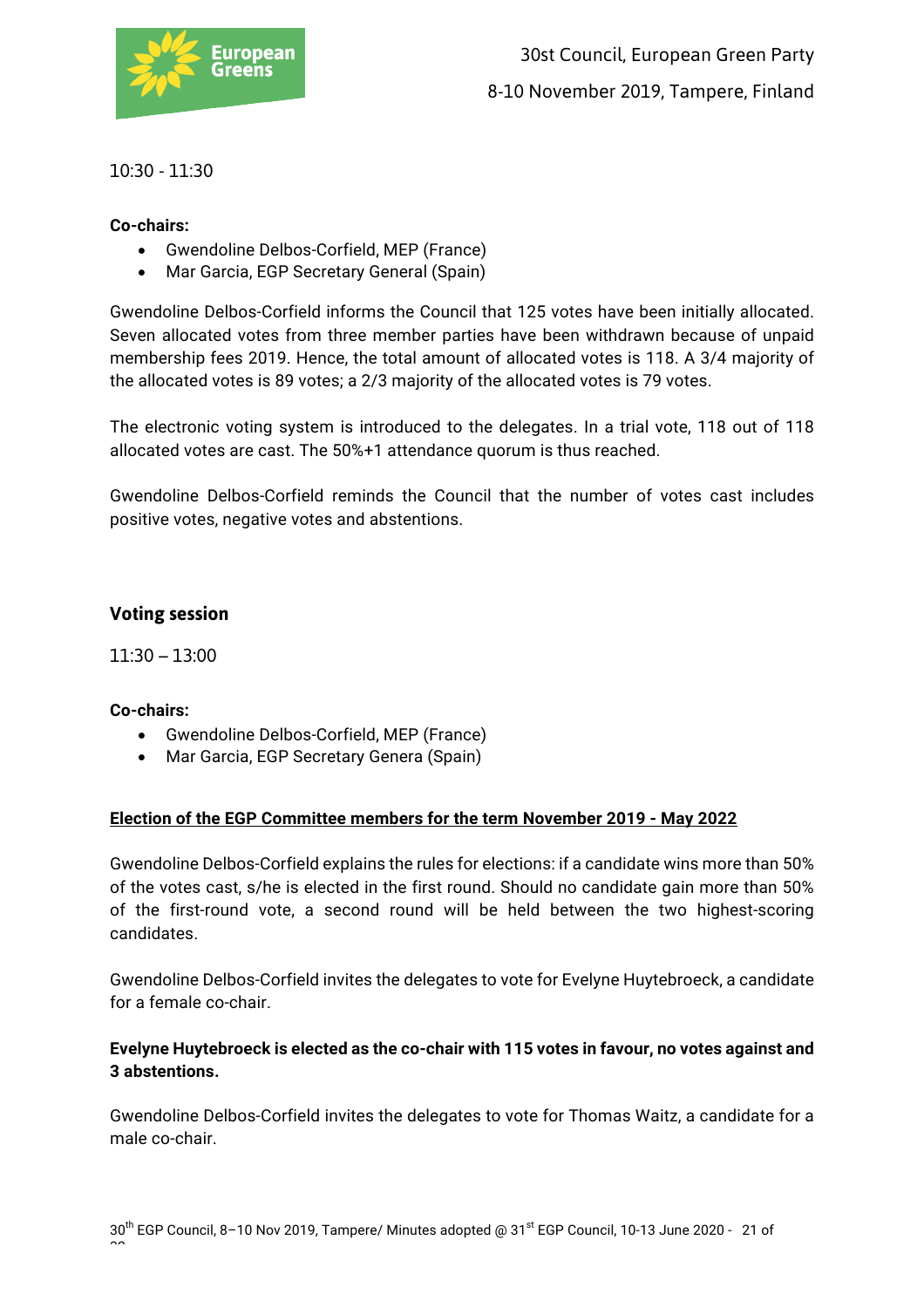

# **Thomas Waitz is elected as the co-chair with 116 votes in favour, no votes against and 2 abstentions.**

Gwendoline Delbos-Corfield invites the delegates to vote for Mar Garcia, a candidate for a Secretary General.

# **Mar Garcia is elected as the secretary general with 115 votes in favour, 1 vote against and 1 abstention.**

Gwendoline Delbos-Corfield invites the delegates to vote for Ute Michel, a candidate for a Treasurer.

## **Ute Michel is as the treasurer unanimously elected with 118 votes in favour.**

Gwendoline Delbos-Corfield invites the delegates to vote for the first of the other Committee members.

In the first round, Oras Tynkkynen gains 78 votes (66,1%), Vula Tsetsi gains 18 votes (15,3%), Bodil Valero gains 7 votes (5,9%), Vitalie Marinuta gains 5 votes (4,2%), Jean Lambert gains 4 votes (3,4%), Michal Berg 4 votes (3,4%), Mélanie Vogel and Indrit Abdiaj gain 1 vote each  $(0.8\%)$ .

#### **Oras Tynkkynen is thus elected as the 5th EGP Committee member.**

Gwendoline Delbos-Corfield invites the delegates to vote for the second of the other Committee members.

Vula Tsetsi gains 87 votes (73,7%), Jean Lambert gains 10 votes (8,5%), Mélanie Vogel gains 8 votes (6,8%), Bodil Valero gains 6 votes (5,1%), Vitalie Marinuta gains 5 votes (4,2%), Michal Berg and Indrit Abdiaj gain 1 vote each (0,8%).

# **Vula Tsetsi is thus elected as the 6th EGP Committee member.**

Gwendoline Delbos-Corfield invites the delegates to vote for the third of the other Committee members.

Mélanie Vogel gains 52 votes (44,1%), Jean Lambert gains 36 votes (30,5%), Bodil Valero gains 13 votes (11%), Vitalie Marinuta gains 10 votes (8,5%), Michal Berg gains 5 votes (4,2%) and Indrit Abdiaj gains 2 votes (1,7%).

Since no candidate has reached an absolute majority, Gwendoline Delbos-Corfield invites the delegates to vote between Melanie Vogel and Jean Lambert. Mélanie Vogel gains 66 votes (55,9%) and Jean Lambert gains 52 votes (44,1%).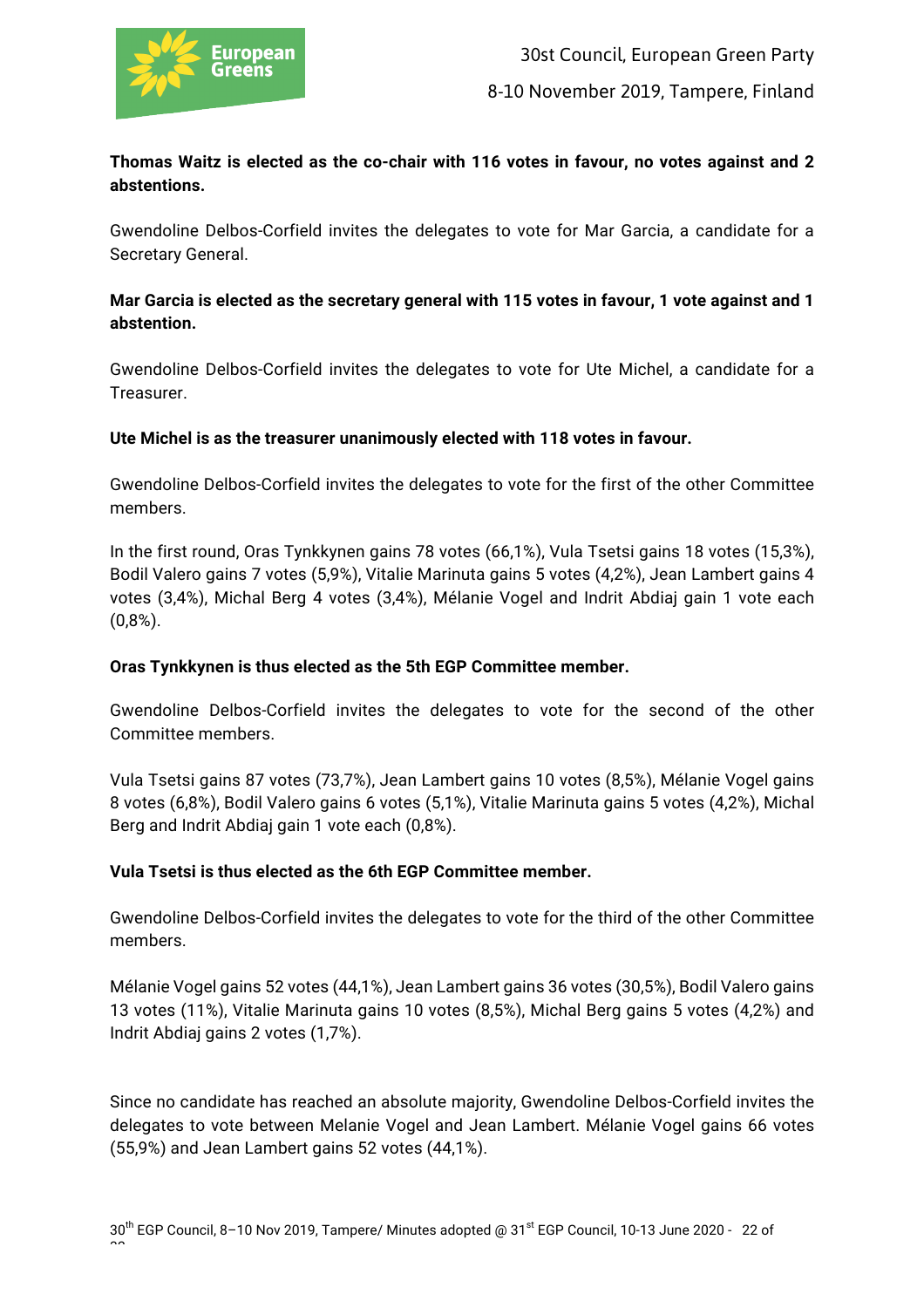

# **Mélanie Vogel is thus elected as the 7th EGP Committee member.**

Gwendoline Delbos-Corfield invites the delegates to vote for the fourth of the other Committee members.

Michal Berg gains 45 votes (38,1%), Jean Lambert gains 41 votes (34,7%), Vitalie Marinuta gains 16 votes (13,6%), Bodil Valero gains 13 votes (11%) and Indrit Abdiaj gains 3 votes (2,5%).

Since no candidate has reached an absolute majority, Gwendoline Delbos-Corfield invites the delegates to vote between Jean Lambert and Michal Berg. Michal Berg gains 74 votes (62,7%) and Jean Lambert gains 44 votes (37,3%).

## **Michal Berg is thus elected as the 8th EGP Committee member.**

Gwendoline Delbos-Corfield invites the delegates to vote for the fifth of the other Committee members.

Jean Lambert gains 89 votes (76,7%), Vitalie Marinuta gains 16 votes (13,8%), Bodil Valero gains 11 votes (9,5%) and Indrit Abdiaj gains 0 votes.

## **Jean Lambert is thus elected as the 9th EGP Committee member.**

The delegates congratulate the newly elected Committee. Thomas Waitz and Evelyne Huytebroeck as newly elected co-chairs thank the Council for their support.

Gwendoline Delbos-Corfield explains that some of the candidacies for elections to other bodies arrived just after the deadline. The Committee proposes to allow those candidacies for election. The Council adopts the proposal of the Committee to allow these candidacies for election.

# **Election Finance Advisory Board (FAB), November 2019 – November 2022**

Gwendoline Delbos-Corfield explains that as not enough female candidacies have presented themselves, a second elections will be organised at the next Council to fill the missing position.

Gwendoline Delbos-Corfield invites the delegates to vote for the 1<sup>st</sup> member of the Financial Advisory Board. Nadia van Huisstede gains 66 votes (56,9%), Christian Kmiotek gains 46 votes (39,7%) and Yves Fossi gains 4 votes (3,4%).

#### **Nadia van Huisstede is thus elected as the 1st member of the FAB.**

Gwendoline Delbos-Corfield invites the delegates to vote for the 2nd member of the Finance Advisory Board. Christian Kmiotek gains 89 votes (76,1%) and Yves Fossi gains 27 votes (23,1%), 1 abstention.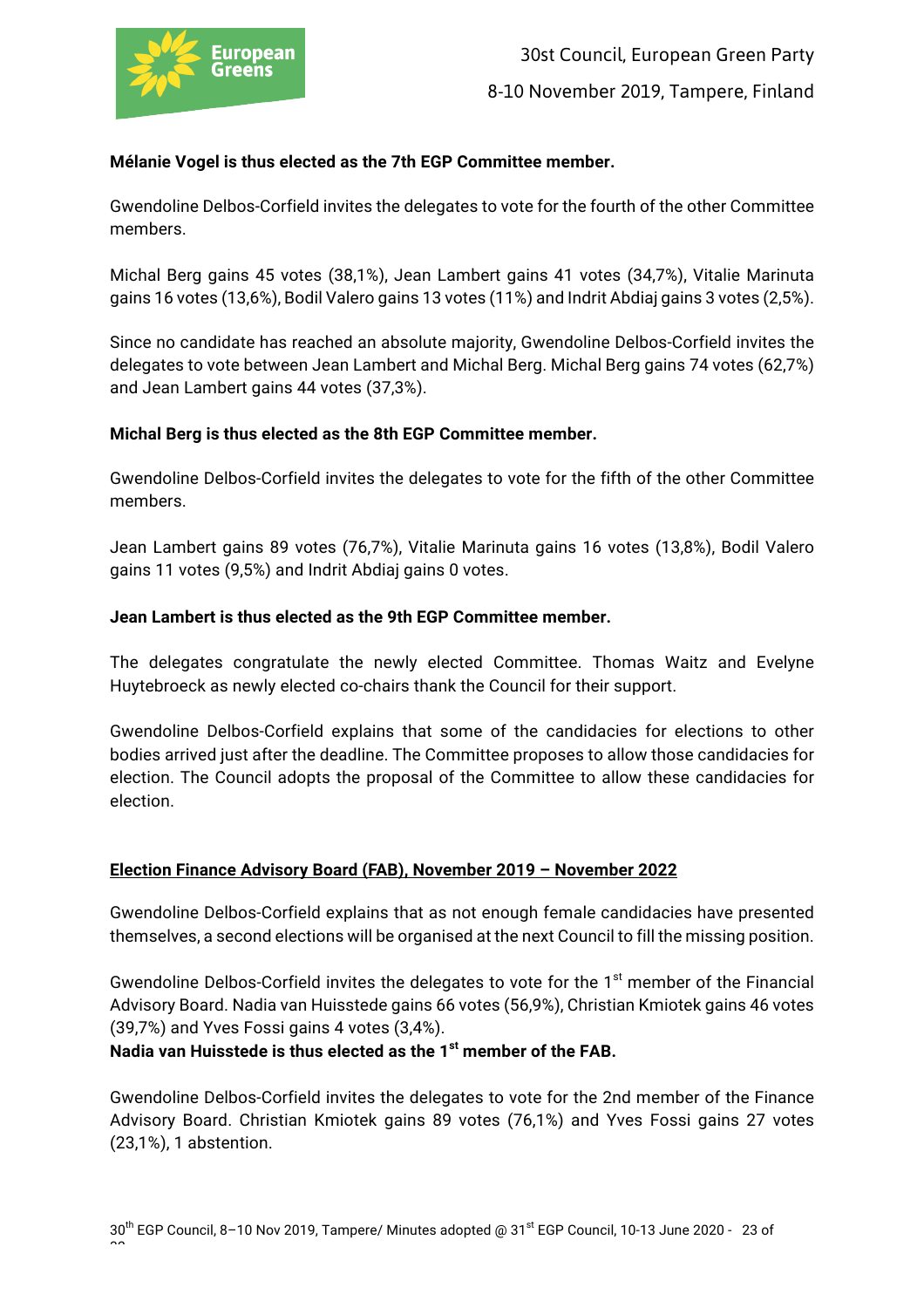

# **Christian Kmiotek is thus elected as the 2nd member of the FAB.**

# **Election Conciliation Panel, November 2019 – November 2022**

Gwendoline Delbos-Corfield reminds the Council that according to the Rule Book, the Conciliation Panel consists of minimum 5, maximum 9 persons. 4 candidacies have presented themselves: Sergi Alegre, Emily May Büning, Frieda Jans and Alex Deval. New elections will be organised next Council to fill in the missing position(s). The Committee proposes to vote for these candidacies en bloc.

Sergi Alegre, Emily May Büning, Frieda Jans and Alex Deval are elected en bloc with 111 votes in favour (95,7%), 3 votes against (2,6%) and 2 abstentions (1,7%).

**The four candidates are thus elected as member of the Conciliation Panel.**

## **Election EGP representative in the GEF General Assembly**

Gwendoline Delbos-Corfield informs the Council that one of the members stepped down and the Council needs to elect a new member for the period of 1 year.

She invites the delegates to vote for Emma Nohrén.

# **Emma Nohrén is elected as the EGP representative in the GEF general assembly with 111 votes in favour, no votes against and 4 abstentions.**

#### **Election EGP representatives in the Global Greens Coordination**

Gwendoline Delbos-Corfield reminds the Council that the first two candidates to be elected should fill the main seats and the next two be elected as alternates. She also informs the Council that Pegah Edalatian has withdrawn her candidacy, as there were enough candidates.

She invites the Council to vote for the 1<sup>st</sup> EGP representative in the Global Greens Coordination.

In the first round Eva Goës gains 56 votes (47,5%), Eleanor Morrisey gains 23 votes (19,5%), Josef Šmida gains 12 votes (10,2%), Igor Jurišič gains 12 votes (10,2%), Charlotte Soulary gains 6 votes (5,1%), Sergii Kurykin gains 5 votes (4,2%), Annika Ojala gains 2 votes (1,7%) and 2 abstentions (1,7%).

Since no candidate has reached the absolute majority, Gwendoline Delbos-Corfield invites the Council to vote between Eva Goës and Eleanor Morrisey. Eva Goës gains 77 votes (66,4%) and Eleanor Morrisey gains 37 votes (31,9%) and 2 abstentions.

#### **Eva Goës is elected as the 1st EGP representative to the Global Greens coordination.**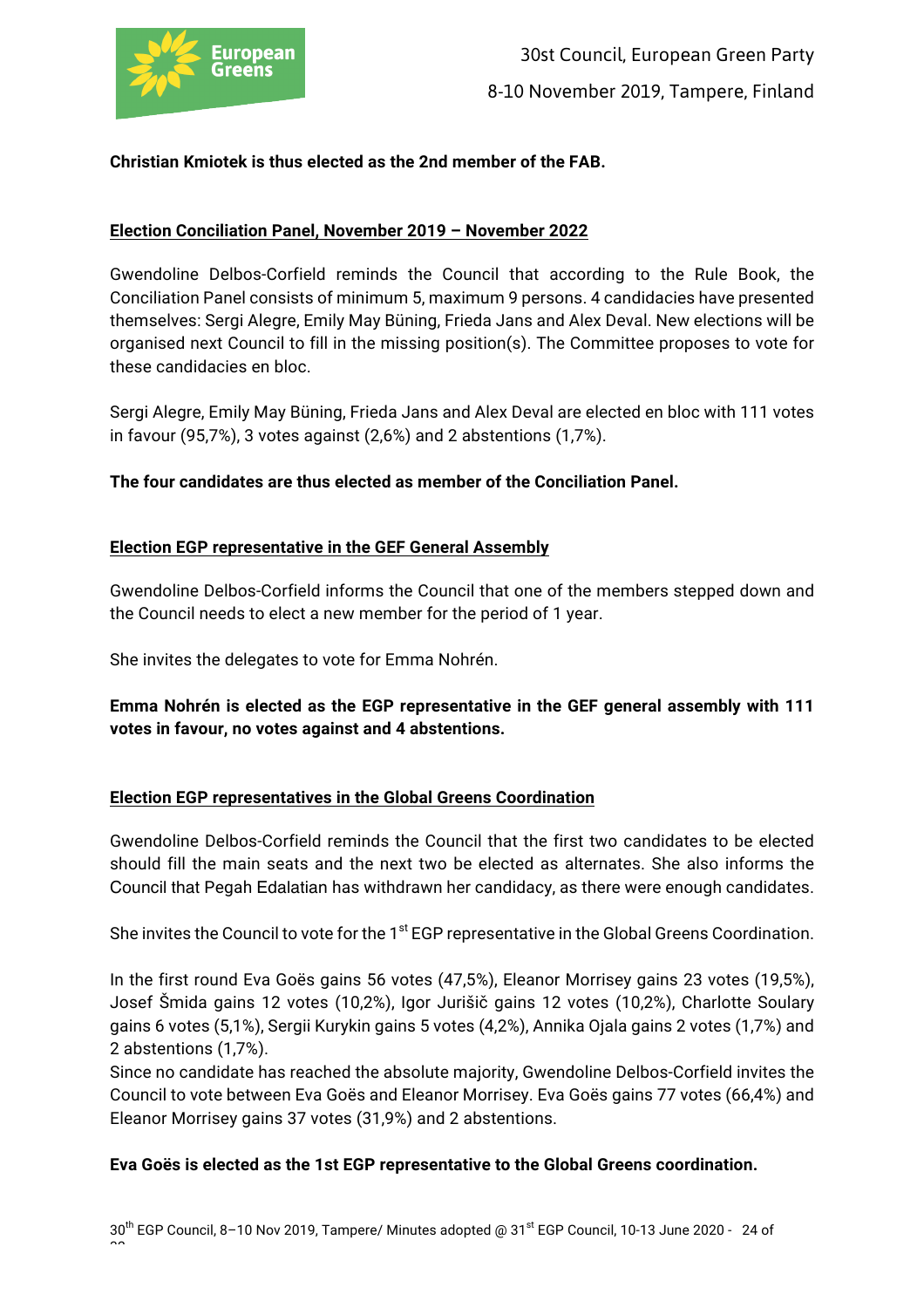

Gwendoline Delbos-Corfield invites the Council to vote for the 2<sup>nd</sup> EGP representative in the Global Greens Coordination.

Josef Šmida gains 51 votes (43,6%), Eleanor Morrisey gains 30 votes (25,6%), Sergii Kurykin gains 14 votes (12%), Charlotte Soulary gains 11 votes (9,4%), Igor Jurišič gains 10 votes (8,5%), Annika Ojala gains 1 vote (0,9%), no abstentions.

Since no candidate has reached the absolute majority, Gwendoline Delbos-Corfield invites the Council to vote between Josef Šmida and Eleanor Morrisey. Josef Šmida gains 71 votes (61,7%) and Eleanor Morrisey gains 41 votes (35,7%) and 3 abstentions.

## **Josef Šmida is elected as the 2nd EGP representative to the Global Greens coordination.**

Gwendoline Delbos-Corfield invites the Council to vote for the 1<sup>st</sup> alternate EGP representative in the Global Greens Coordination.

Eleanor Morrisey gains 59 votes (50,4%), Charlotte Soulary gains 33 votes (28,2%), Sergii Kurykin gains 17 votes (14,5%), Igor Jurišič gains 6 votes (5,1%), Annika Ojala gains 2 votes (1,7%), no abstentions.

**Eleanor Morrisey is elected as the 1st alternate EGP representative to the Global Greens coordination.** 

Gwendoline Delbos-Corfield invites the Council to vote for the 2<sup>nd</sup> alternate EGP representative in the Global Greens Coordination.

Charlotte Soulary gains 63 votes (54,8%), Sergii Kurykin gains 28 votes (24,3%), Igor Jurišič gains 15 votes (13%), Annika Ojala gains 9 votes (7,8%), no abstentions.

**Charlotte Soulary is elected as the 2nd alternate EGP representative to the Global Greens coordination.** 

# **Voting session**

11:30 – 13:00

**Co-chairs:**

- Gwendoline Delbos-Corfield, MEP (France)
- Mar Garcia, EGP Secretary General (Spain)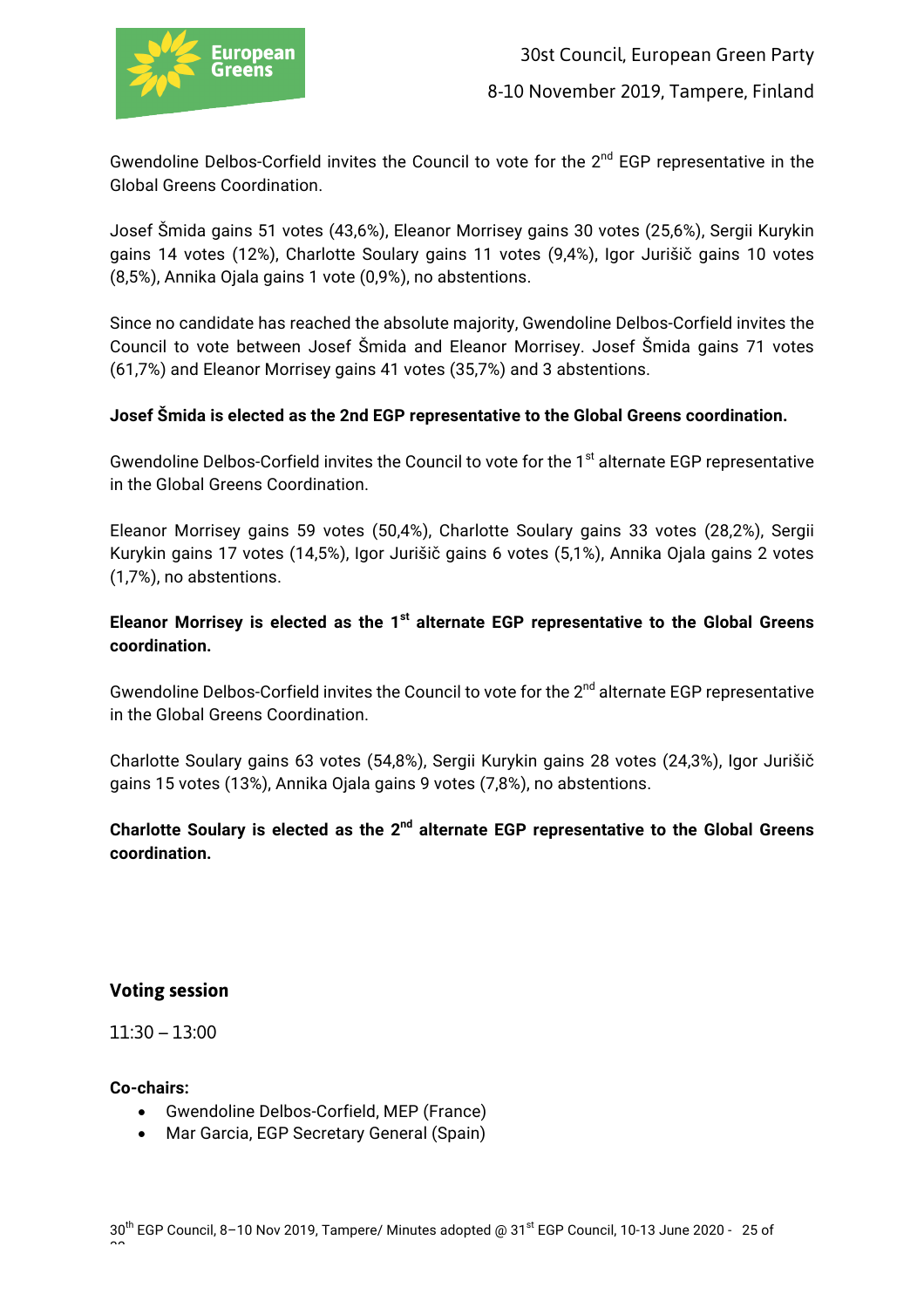

# **Membership application: Verdi-Grüne-Vërc, South Tyrol for full membership**

Verdi-Grüne-Vërc, South Tyrol, presents the party to the Council. Gwendoline Delbos-Corfield reminds the Council that a ¾ majority of the allocated votes is required and invites the Council to vote on the application of Verdi-Grüne-Vërc, South Tyrol for full membership at the EGP.

**Verdi-Grüne-Vërc, South Tyrol is accepted as full member of the EGP with 115 votes in favour, no votes against and 1 abstention.** 

#### **Membership issues: withdrawal membership LZP, Latvia**

Martin Staks addresses the Council on behalf of LZP, Latvia. Reinhard Bütikofer summarises the arguments presented in writing to the Council.

Gwendoline Delbos-Corfield reminds the Council that a  $\frac{34}{4}$  majority of the allocated votes is required and invites the Council to vote on the withdrawal of membership of LZP, Latvia.

**The membership of LZP Latvia is withdrawn with 94 votes in favour, 7 votes against and 14 abstentions.** 

#### **Membership issues: membership withdrawal by Zelena Partija, Bulgaria**

Gwendoline Delbos-Corfield informs the Council that Zelena Partija, Bulgaria, has withdrawn its membership from the European Green Party. Their communication of September 2019 was shared with the Council.

#### **Draft Minutes Berlin Council**

Gwendoline Delbos-Corfield informs the Council that there were no amendments received to the draft minutes for Berlin Council and invites to vote by show of cards.

#### **Draft Minutes for Berlin Council are adopted unanimously.**

#### **Accounts 2018**

Gwendoline Delbos-Corfield invites to adopt the Accounts 2018.

#### **Accounts 2018 Council are adopted with 111 votes in favour, no votes against and no abstentions.**

#### **Changes to the Rule Book: Membership Fees and Reimbursement rules**

Gwendoline Delbos-Corfield informs the Council that there were no amendments received to the draft changes to the Rule Book on membership fees and reimbursement rules and invites to vote.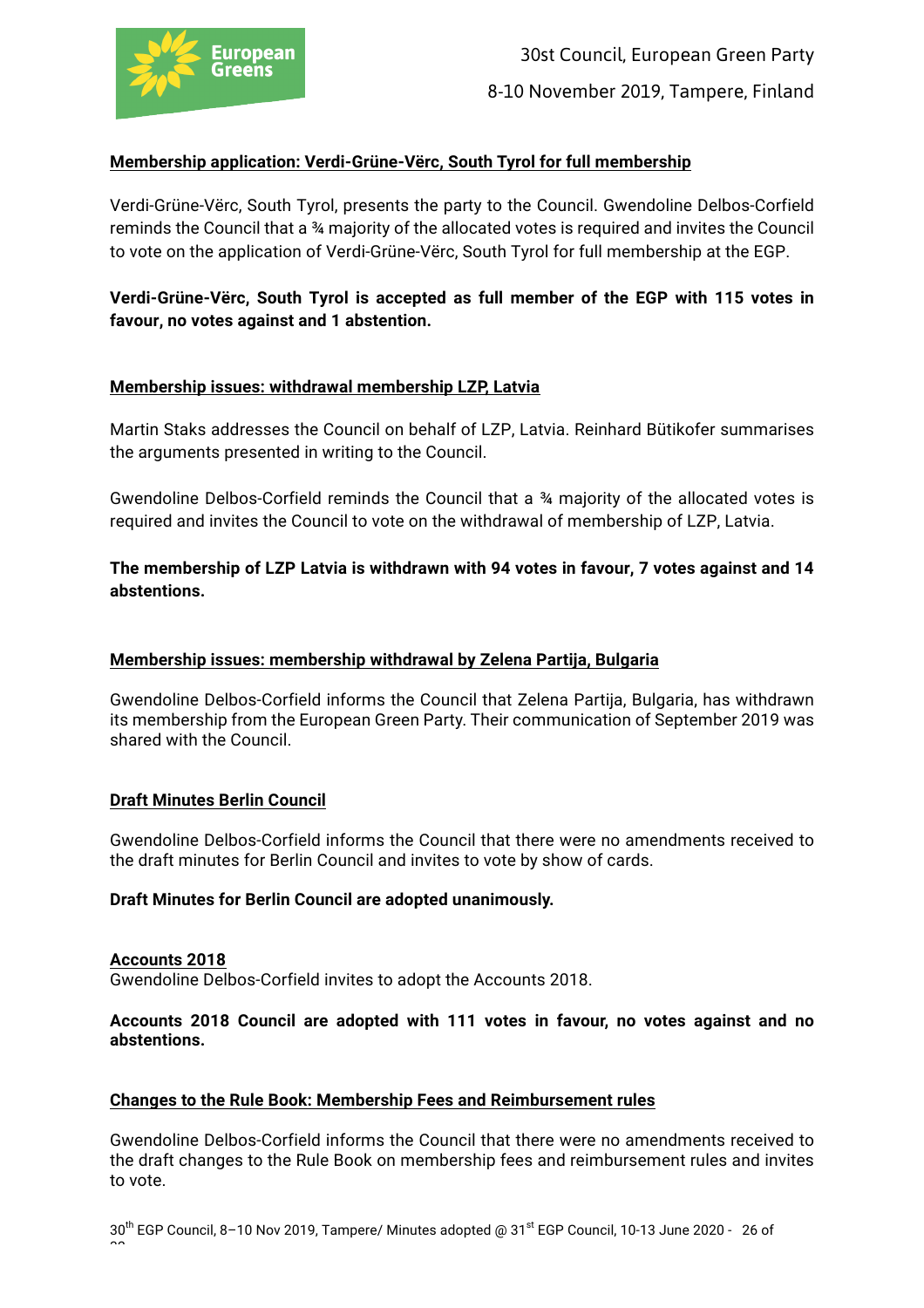

#### **The proposed changes to the Rule Book on membership fees and reimbursement rules are adopted with 105 votes in favour, 2 votes against and 7 abstentions.**

#### **Changes to Statutes: Proposal revision allocation of votes**

Charles Booth, Scottish Greens, raises concerns over the proposed principle for the allocation of extra votes for parliamentary representation due to different electoral systems in the countries. Thomas Waitz proposes to vote on whether the Council prefers to proceed with the vote on the draft proposal or to postpone it until the next Council.

Gwendoline Delbos-Corfield invites the Council to vote as proposed. The Council votes to postpone the discussion and decision on the revision of allocation of votes until the next Council.

## **EGP membership list, Annex B of the EGP Statutes**

Gwendoline Delbos-Corfield invites the Council to vote on the EGP Membership list, Annex B to the EGP Statutes.

**The EGP membership list, Annex B of the EGP Statutes is adopted with 109 votes in favour, no votes against and 3 abstentions.**

#### **Membership fees 2020 and budget 2020**

Gwendoline Delbos-Corfield invites the Council to vote on the membership fees 2020 based on the revised and adopted criteria for calculating the membership fees adopted earlier today.

**The membership fees 2020 based on the earlier adopted changes to the Rule Book are adopted with 112 votes in favour, 1 vote against and 5 abstentions.**

Gwendoline Delbos-Corfield invites the Council to vote on the draft budget 2020 based on the new membership fees.

**The budget 2020 is adopted with 116 votes in favour and 2 abstentions.**

#### **Activity Plan 2020**

Gwendoline Delbos-Corfield informs the Council that compromises were found for all amendments presented to the Activity plan 2020 and invites the Council to vote on the compromise amendments en bloc. As part of the agreement of the compromise AM found with Groen, the EGP will organise an exchange of views with the member parties on the 2019 campaign.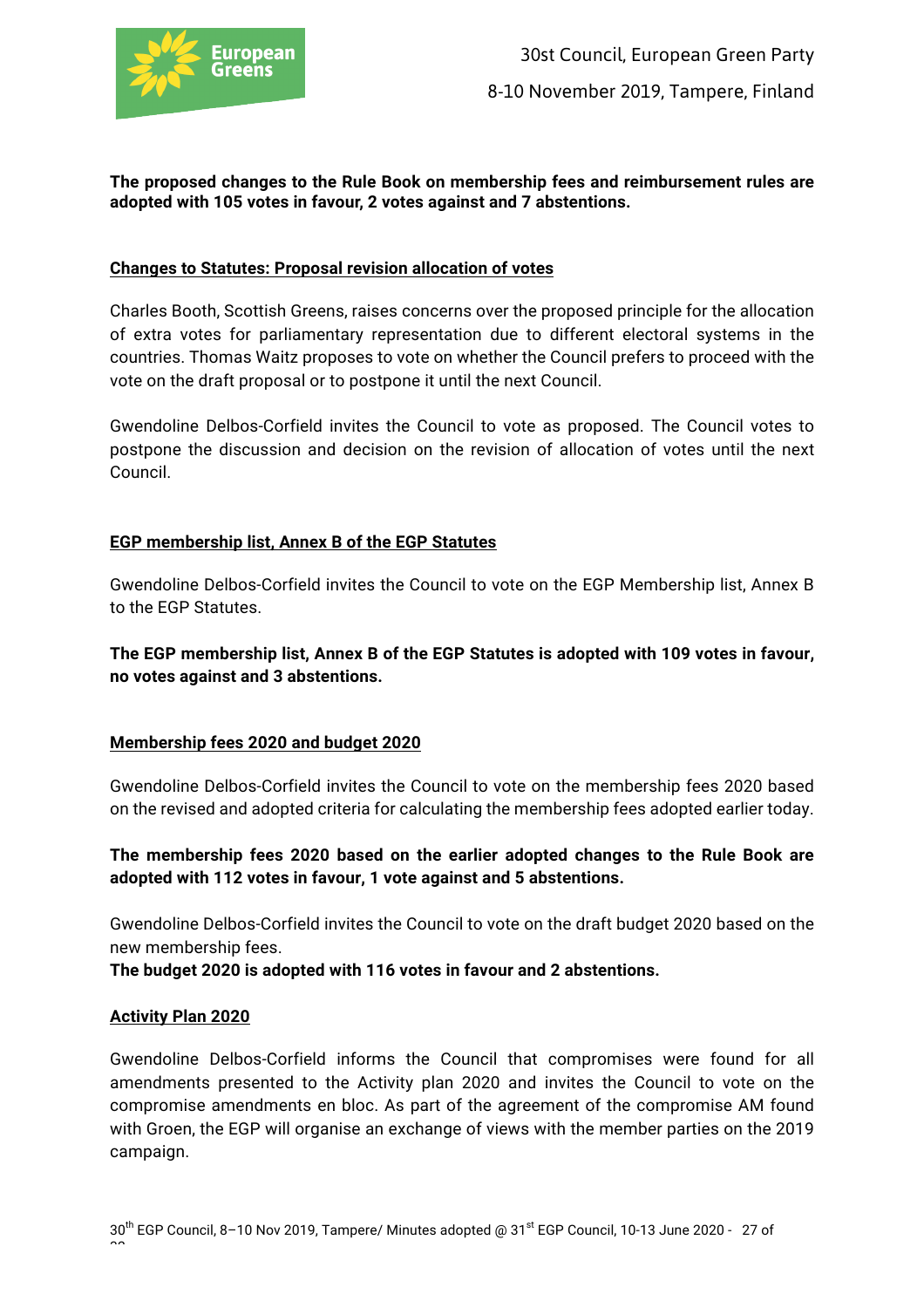

Compromise amendments to the draft Activity plan 2020 are adopted unanimously en bloc.

Gwendoline Delbos-Corfield invites the Council to vote on the draft Activity plan 2020 as amended.

## **The Activity plan 2020 as amended is adopted unanimously.**

## **2019 Campaign evaluation**

Gwendoline Delbos-Corfield informs the Council that the amendment submitted to the 2019 campaign evaluation has been withdrawn and invites the Council to vote on the draft 2019 Campaign evaluation as tabled.

## **The 2019 Campaign evaluation is adopted unanimously.**

## **Resolution "Green Campaign: from Climate Emergency to Climate Neutrality"**

Gwendoline Delbos-Corfield informs the Council that compromises were found for all amendments but one, amendment 4 from ICV. The original amendment has been amended and is now as follows: replace "Sevilla" with "Barcelona".

The amendment 4 as amended is adopted with 10 abstentions.

Gwendoline Delbos-Corfield invites the Council to vote on the rest of the compromise amendments en bloc. The compromise amendments to the draft resolution are adopted unanimously en bloc.

Gwendoline Delbos-Corfield invites the Council to vote on the draft resolution as amended.

**The resolution "Green campaign: from climate emergency to climate neutrality" as amended is adopted unanimously.**

#### **Resolution "The Value of Culture in Europe"**

Gwendoline Delbos-Corfield informs the Council that the draft resolution "The Value of Culture in Europe" has been withdrawn and a working process among the member parties is to be established to produce a revised draft for the next Council.

#### **Resolution "Marine Protected Areas in European Waters"**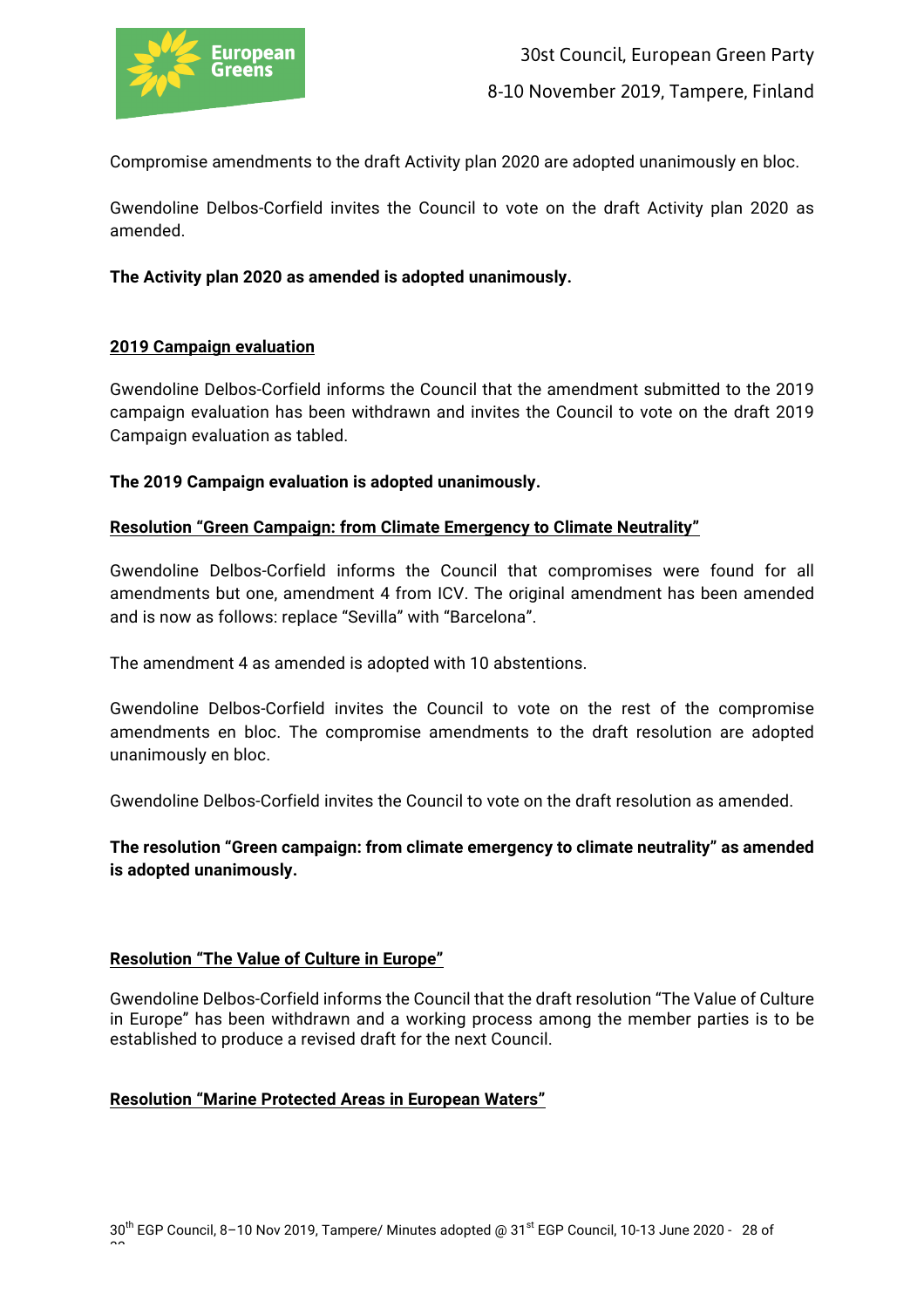

Gwendoline Delbos-Corfield informs the Council that compromises were found for all amendments presented to the draft resolution and invites the Council to vote on the compromise amendments en bloc.

Compromise amendments to the draft resolution are adopted unanimously.

Gwendoline Delbos-Corfield invites the Council to vote on the draft resolution as amended.

# **The resolution "Marine Protected Areas in European Waters" as amended is adopted unanimously.**

# **Resolution "Support campaigning for all the governments to sign and ratify the UN Treaty on the prohibition of nuclear weapons through a Europe-wide alignment campaign"**

Gwendoline Delbos-Corfield informs the Council that compromises were found for all amendments presented to the draft resolution and invites the Council to vote on the compromise amendments en bloc.

Compromise amendments to the draft resolution are adopted unanimously.

Gwendoline Delbos-Corfield invites the Council to vote on the draft resolution as amended.

**The resolution "Support campaigning for all the governments to sign and ratify the UN Treaty on the prohibition of nuclear weapons through a Europe-wide alignment campaign" as amended is adopted unanimously.** 

# **Resolution "TEN-T: climate emergency revision"**

Gwendoline Delbos-Corfield informs the Council that compromises were found for all amendments presented to the draft resolution and invites the Council to vote on the compromise amendments en bloc.

Compromise amendments to the draft resolution are adopted unanimously.

Gwendoline Delbos-Corfield invites the Council to vote on the draft resolution as amended.

**The resolution "TEN-T: climate emergency revision" as amended is adopted unanimously.** 

# **Resolution "5th Global Greens Congress in South Korea in Summer 2021: an opportunity for an international green wave"**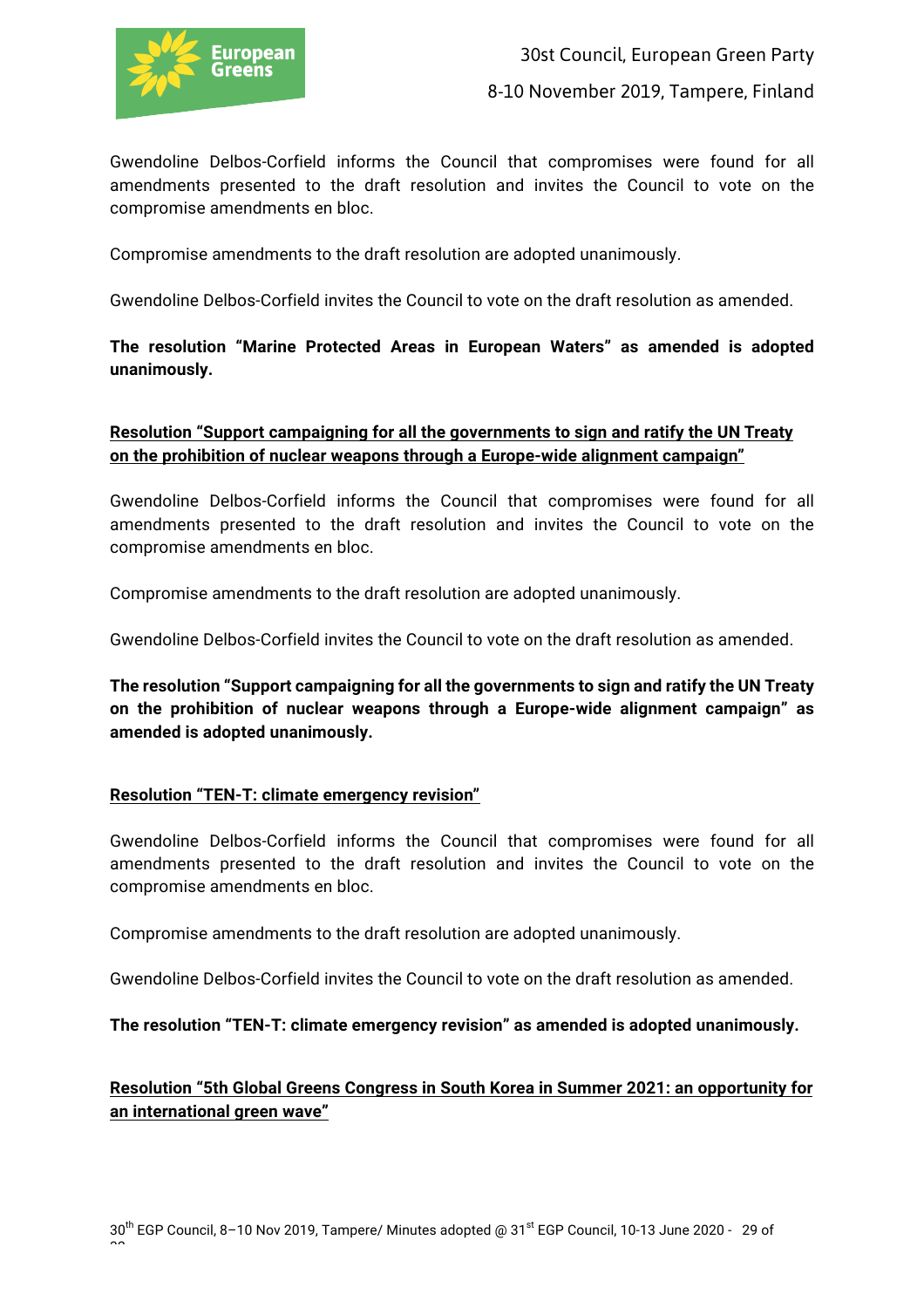

Gwendoline Delbos-Corfield informs the Council that compromises were found for all amendments presented to the draft resolution and invites the Council to vote on the compromise amendments en bloc.

Compromise amendments to the draft resolution are adopted unanimously.

Gwendoline Delbos-Corfield invites the Council to vote on the draft resolution as amended.

# **The resolution "5th Global Greens Congress in South Korea in Summer 2021: an opportunity for an international Green wave" as amended is adopted unanimously.**

# **Resolution "Stop the EU-Mercosur trade deal and make all trade agreements work for sustainable development"**

Gwendoline Delbos-Corfield informs the Council that compromises were found for all amendments presented to the draft resolution and invites the Council to vote on the compromise amendments en bloc.

Compromise amendments to the draft resolution are adopted unanimously.

Gwendoline Delbos-Corfield invites the Council to vote on the draft resolution as amended.

**The resolution "Stop the EU-Mercosur trade deal and make all trade agreements work for sustainable development" as amended is adopted unanimously.** 

#### **Resolution "Support refugees arriving in Greece"**

Gwendoline Delbos-Corfield informs the Council that compromises were found for most of the amendments presented to the draft resolution and invites the Council to vote on the compromise amendments en bloc.

Compromise amendments to the draft resolution are adopted with 3 abstentions.

Amendment 37A is rejected with 10 votes in favour and 5 abstentions

CAS Amendment 52 (replacing "withdraw" by "revisit") is rejected with 9 votes in favour and 7 abstentions.

Gwendoline Delbos-Corfield invites the Council to vote on the draft resolution as amended.

**The resolution "Support refugees arriving in Greece" as amended is adopted with 3 votes against and 2 abstentions.**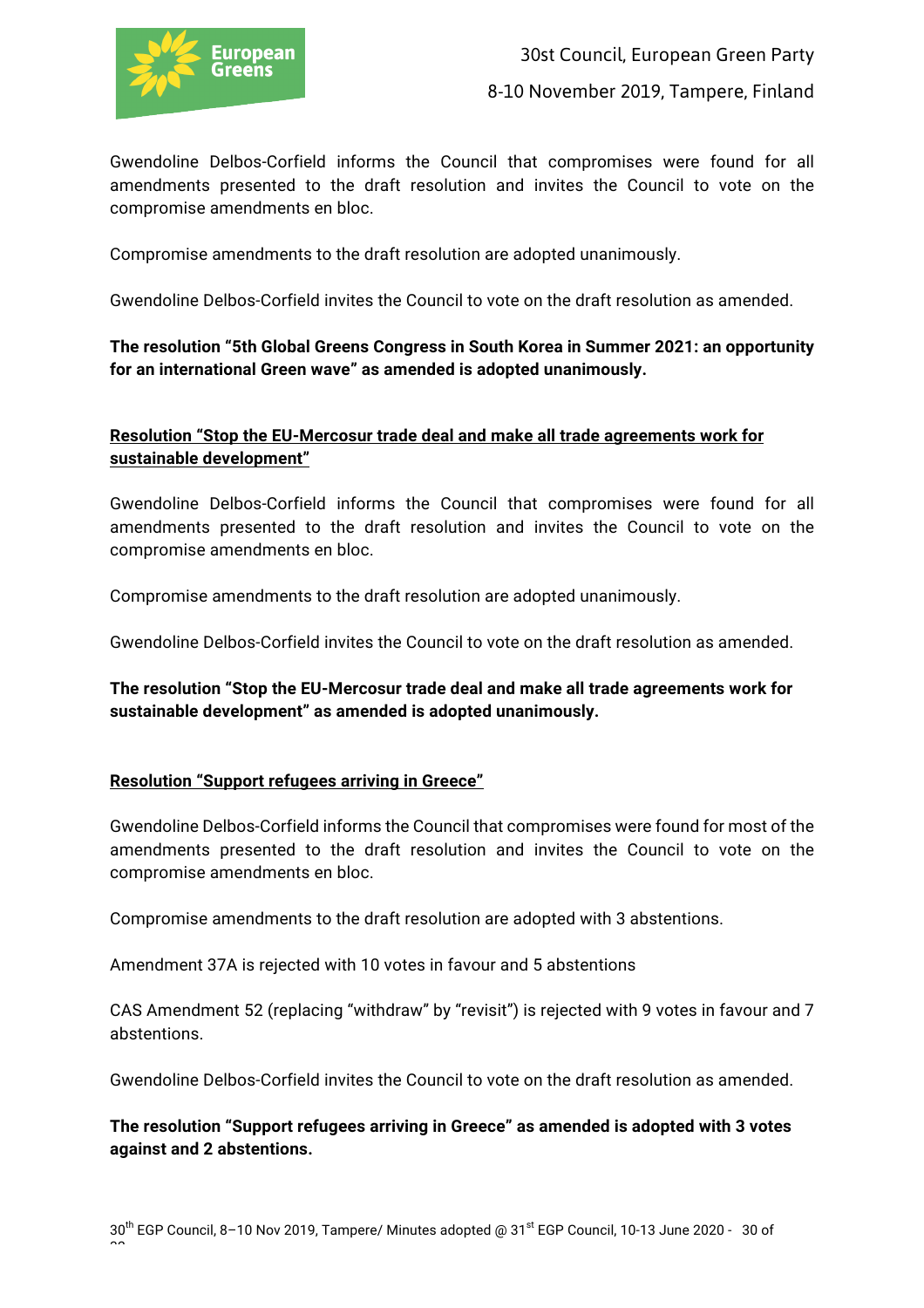

# **Resolution "EGP supports opening accession negotiations with North Macedonia and Albania"**

Gwendoline Delbos-Corfield informs the Council that compromises were found for all amendments presented to the draft resolution and invites the Council to vote on the compromise amendments en bloc.

Compromise amendments to the draft resolution are adopted with 4 abstentions.

Gwendoline Delbos-Corfield invites the Council to vote on the draft resolution as amended.

**The resolution "EGP supports opening accession negotiations with North Macedonia and Albania" as amended is adopted with 1 abstention.** 

# **Resolution "Brexit highlights that the struggle for European unity is more important than ever"**

Gwendoline Delbos-Corfield informs the Council that compromises were found for all amendments presented to the draft resolution and invites the Council to vote on the compromise amendments en bloc.

Compromise amendments to the draft resolution are adopted with 1 abstention.

Gwendoline Delbos-Corfield invites the Council to vote on the draft resolution as amended.

# **The resolution "Brexit highlights that the struggle for European unity is more important than ever" as amended is adopted unanimously.**

# **Resolution "The EGP supports the "Hirak" in Algeria"**

Gwendoline Delbos-Corfield informs the Council that there were no amendments drafted to this draft resolution and invites the Council to vote on the draft as tabled.

#### **The resolution "The EGP supports the 'Hirak' in Algeria" is adopted unanimously.**

Gwendoline Delbos-Corfield thanks the delegates for the very productive work and closes the voting session.

# **Closing remarks**